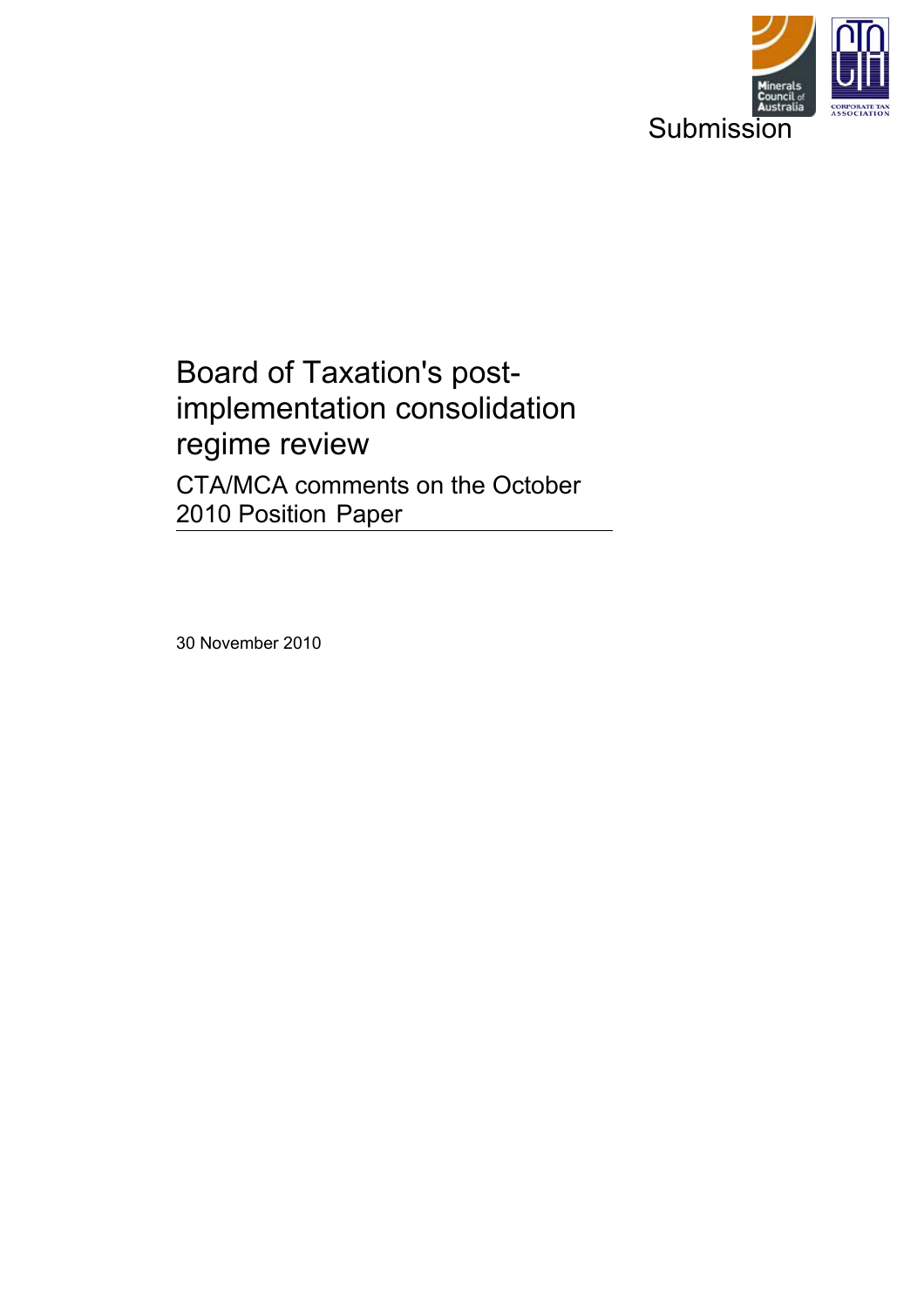

**PAGE**

| <b>EXECUTIVE SUMMARY</b>                          | 2  |  |  |
|---------------------------------------------------|----|--|--|
| <b>DETAILED SUBMISSION POINTS</b>                 |    |  |  |
| A. Policy framework for the consolidation regime  | 5  |  |  |
| B. Intra-group assets                             | 9  |  |  |
| C. Extending the SER to shareholders              | 13 |  |  |
| D. Trusts                                         | 15 |  |  |
| E. Outbound international aspects                 | 18 |  |  |
| F. Inbound international aspects (including MECs) | 18 |  |  |
| G. DTAs and DTLs                                  | 25 |  |  |
| H. Formation concessions                          | 26 |  |  |
| I. Additional issues - Appendix E                 | 27 |  |  |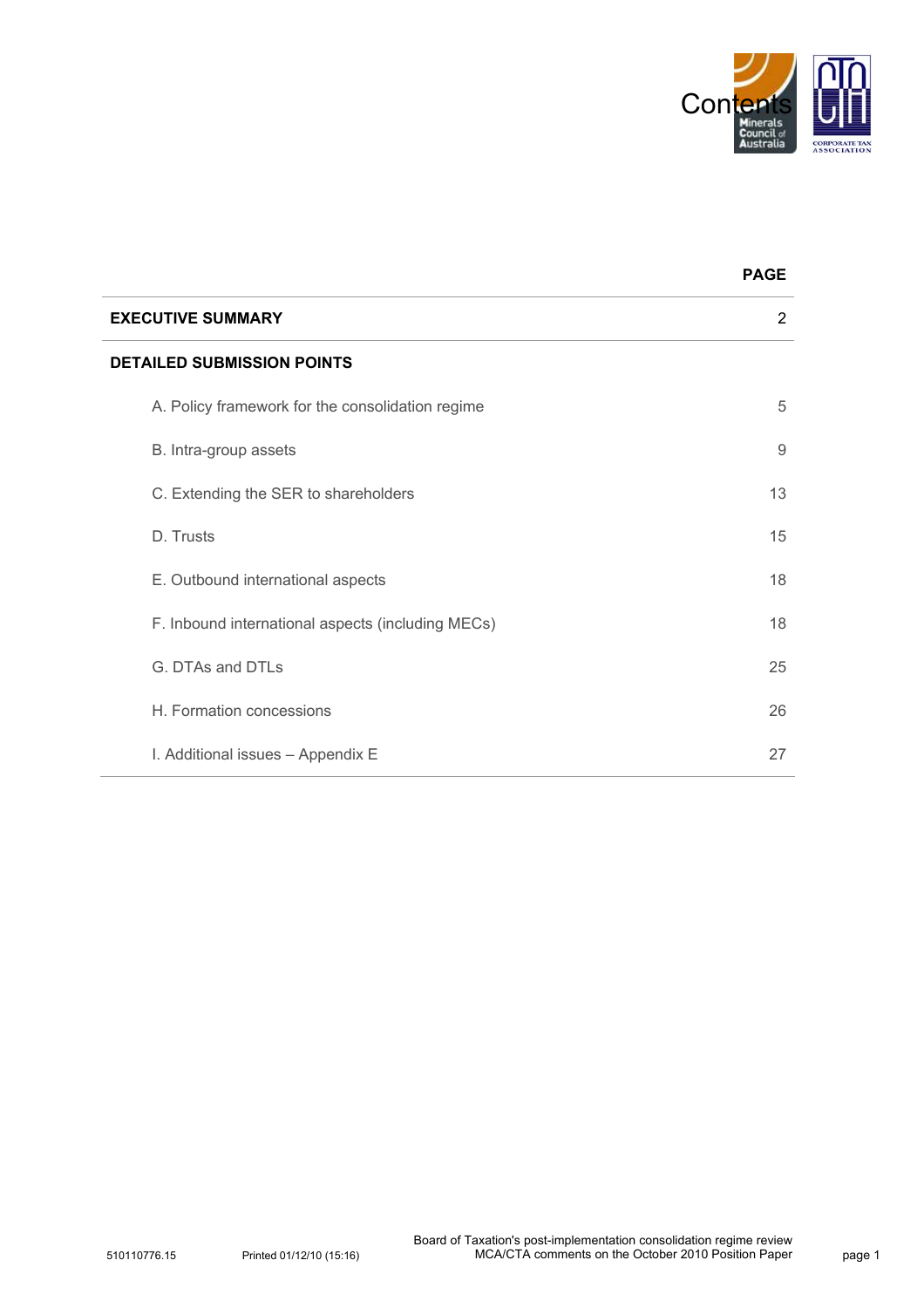

# **EXECUTIVE SUMMARY**

The Corporate Tax Association (**CTA**) and the Minerals Council of Australia (**MCA**) both recognise the importance of the Board of Taxation's (**BoT'**s) review of the tax consolidation regime, and therefore very much appreciate the opportunity presented by the BoT's Position Paper of being able to comment on the views being developed by the BoT.

As will be evident from this joint CTA/MCA submission, with limited exceptions the bodies support the positions being proposed by the BoT. In addition, in a number of cases the CTA/MCA have raised points which they request be considered by the BoT in addressing relevant issues in a way that will minimise inequities and/or compliance costs.

The table immediately below summarises the CTA/MCA submission in relation to each specific BoT position, with the full submission (and associated additional points) included on the following pages.

Obviously, the proposal regarding the asset acquisition approach is of particular importance. The CTA/MCA support this proposal, as it would provide future clarity as to the objectives of tax outcomes in relation to tax cost setting amounts, and in so doing would address a number of anomalous current issues. The asset acquisition approach would also substantially reduce tax differentials in respect of assets of a joining entity between transactions undertaken as asset acquisitions as compared to entity acquisitions. As noted in the detailed submission points, the CTA/MCA also note some important matters of detail that the BoT is requested to recommend to Government in association with adopting the asset acquisition approach.

As also noted in our 12 March 2010 submission to the BoT, the CTA and the MCA have a combined membership of over 120 corporate groups that represent a significant portion of total corporate income tax paid. The fact that the bodies are working jointly on considering these consolidation issues and responding to the BoT request for submissions is evidence that they do not see the future development of the consolidation regime as an industry/sectoral specific issue, but rather as a broader corporate policy issue. As such, the CTA and the MCA would at any time be more than willing to meet with the BoT or further consult with the BoT secretariat on any matter of policy or detail as required.

| <b>BOT POSITION</b>                           |                                                                                                                         | <b>CTA/MCA SUBMISSION</b>                                                                                                                              |      |  |  |
|-----------------------------------------------|-------------------------------------------------------------------------------------------------------------------------|--------------------------------------------------------------------------------------------------------------------------------------------------------|------|--|--|
| No.                                           | <b>Summary</b>                                                                                                          | <b>Summary</b>                                                                                                                                         | Page |  |  |
| POLICY FRAMEWORK FOR THE CONSOLIDATION REGIME |                                                                                                                         |                                                                                                                                                        |      |  |  |
| 2.1                                           | Proposes an asset acquisition approach.                                                                                 | This approach is supported, but important<br>matters of detail are proposed.                                                                           | 5    |  |  |
| <b>INTRA-GROUP ASSETS</b>                     |                                                                                                                         |                                                                                                                                                        |      |  |  |
| 3.1                                           | The tax cost setting amount of an intra-group<br>asset should be recognised when the asset is<br>disposed of or lapses. | Taxing recognition should be progressive over<br>the lesser of, say, five years or the remaining<br>contractual life of the asset at the joining time. | 9    |  |  |
| 3.2                                           | Proposes modifications to intra-group assets<br>included in the exit ACA step 3 amount.                                 | Proposal supported, but the ambiguous<br>comment regarding 'corresponding liabilities'<br>requires clarification.                                      | 11   |  |  |
| 3.3                                           | Integrity provisions are needed to address intra-<br>group transactions creating value shifts.                          | Supported.                                                                                                                                             | 12   |  |  |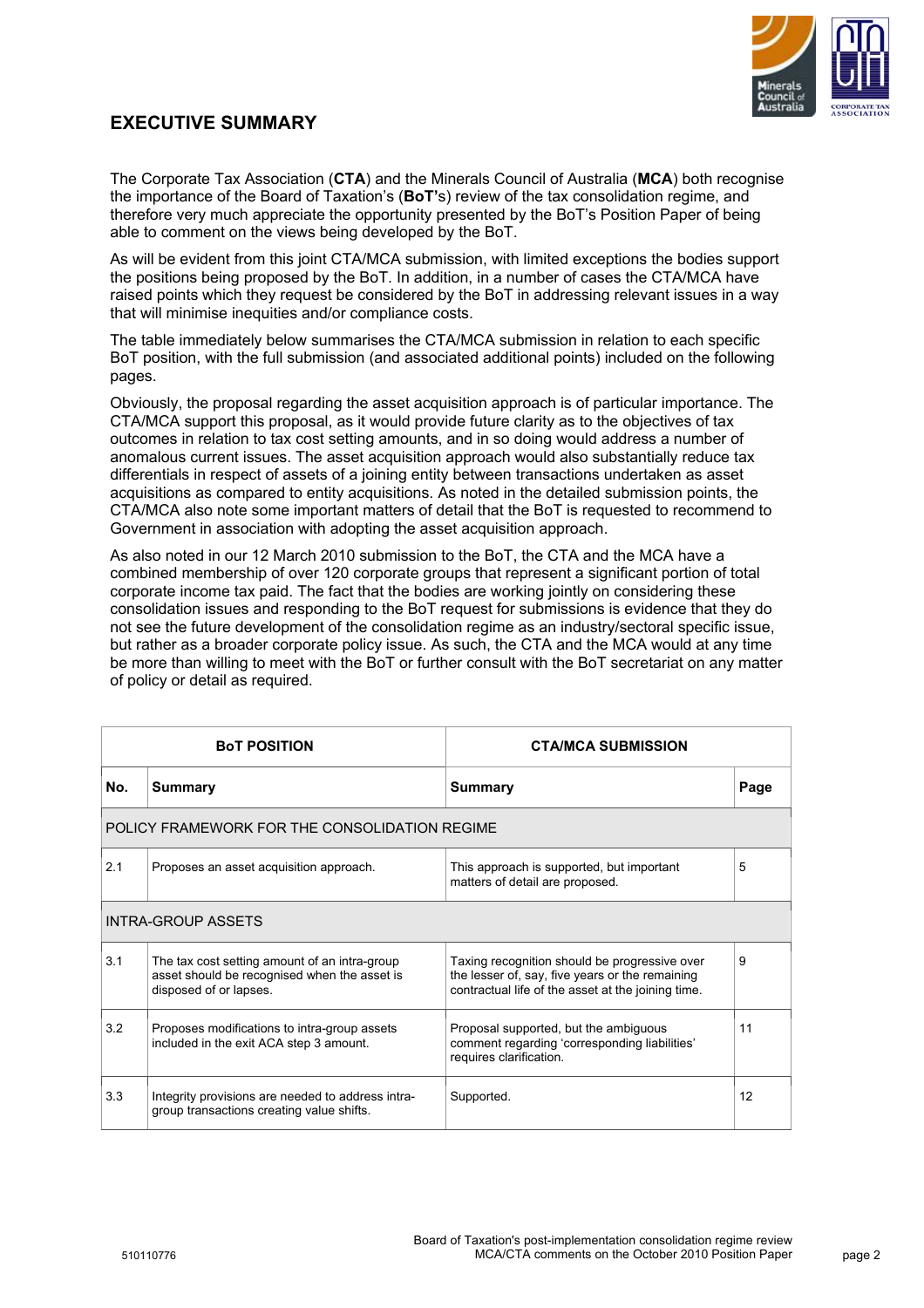

| <b>BoT POSITION</b> |                                                                                                                                                      | <b>CTA/MCA SUBMISSION</b>                                                                                                                                                                                                    |      |
|---------------------|------------------------------------------------------------------------------------------------------------------------------------------------------|------------------------------------------------------------------------------------------------------------------------------------------------------------------------------------------------------------------------------|------|
| No.                 | <b>Summary</b>                                                                                                                                       | <b>Summary</b>                                                                                                                                                                                                               | Page |
|                     | EXTENDING THE SER TO SHAREHOLDERS                                                                                                                    |                                                                                                                                                                                                                              |      |
| 3.4                 | The SER should be extended to shareholders<br>(and liquidators).                                                                                     | A more limited approach is proposed by<br>reference to either 'private companies' and/or<br>specific tax provisions.                                                                                                         | 13   |
| TRUSTS              |                                                                                                                                                      |                                                                                                                                                                                                                              |      |
| 4.1                 | Determining trust net income for membership<br>and non-membership periods.                                                                           | Proposal supported, but where possible the<br>approach adopted should be consistent with<br>the Government proposals regarding managed<br>investment trusts (MITs).                                                          | 15   |
| 4.2                 | Determining the beneficiary's and trustee's share<br>of trust net income by reference to events<br>happening after the joining or leaving time.      | Proposal supported in part, but not to the<br>extent that events outside the control and<br>enjoyment of beneficiaries could impact on<br>their taxable income.                                                              | 16   |
| 4.3                 | Allocable cost amount calculations should<br>include tax liabilities relating to non-membership<br>period income.                                    | Supported.                                                                                                                                                                                                                   | 16   |
| 4.4                 | A trustee, in its capacity as a trustee of a trust<br>that is a group member should also be taken to<br>be a member of that same consolidated group. | Supported.                                                                                                                                                                                                                   | 17   |
| 4.5                 | All trust beneficiaries (including debt<br>beneficiaries) must be subsidiary members of a<br>consolidated group.                                     | This proposal is not supported, as it is<br>inconsistent with the treatment applied to<br>companies and may also be contrary to<br>outcomes of the MIT review.                                                               | 17   |
|                     | <b>OUTBOUND INTERNATIONAL ASPECTS</b>                                                                                                                |                                                                                                                                                                                                                              |      |
| 4.6                 | Foreign hybrids should be eligible to become<br>members of a consolidated group.                                                                     | Supported.                                                                                                                                                                                                                   | 18   |
|                     | INBOUND INTERNATIONAL ASPECTS (INCLUDING MECs)                                                                                                       |                                                                                                                                                                                                                              |      |
| 4.7                 | All assets of a MEC group should be taken into<br>account in applying Division 855.                                                                  | Should only be implemented:<br>with a transitional facility for MEC groups to<br>$\bullet$<br>excise nominated ET-1s; and<br>after concluding the Position 4.12 review of<br>$\bullet$<br>double tax agreement interactions. | 18   |
| 4.8                 | For restructures where no taxable gain arises<br>because of Division 855, tax value step-ups for<br>underlying assets should be precluded.           | Should only be implemented if an 'outside<br>basis' cost base recognition is provided if/when<br>the entity subsequently leaves the group.                                                                                   | 19   |
| 4.9                 | CGT event J1 should not apply where a<br>subsidiary member leaves a MEC group.                                                                       | Supported.                                                                                                                                                                                                                   | 19   |
| 4.10                | Double taxation concerns should be addressed<br>when CGT event J1 applies to a 'leaving' ET-1.                                                       | A mechanism is proposed for reducing the<br>'double tax' gain to the non-resident vendor<br>and correspondingly reducing the MEC pooled<br>cost base.                                                                        | 20   |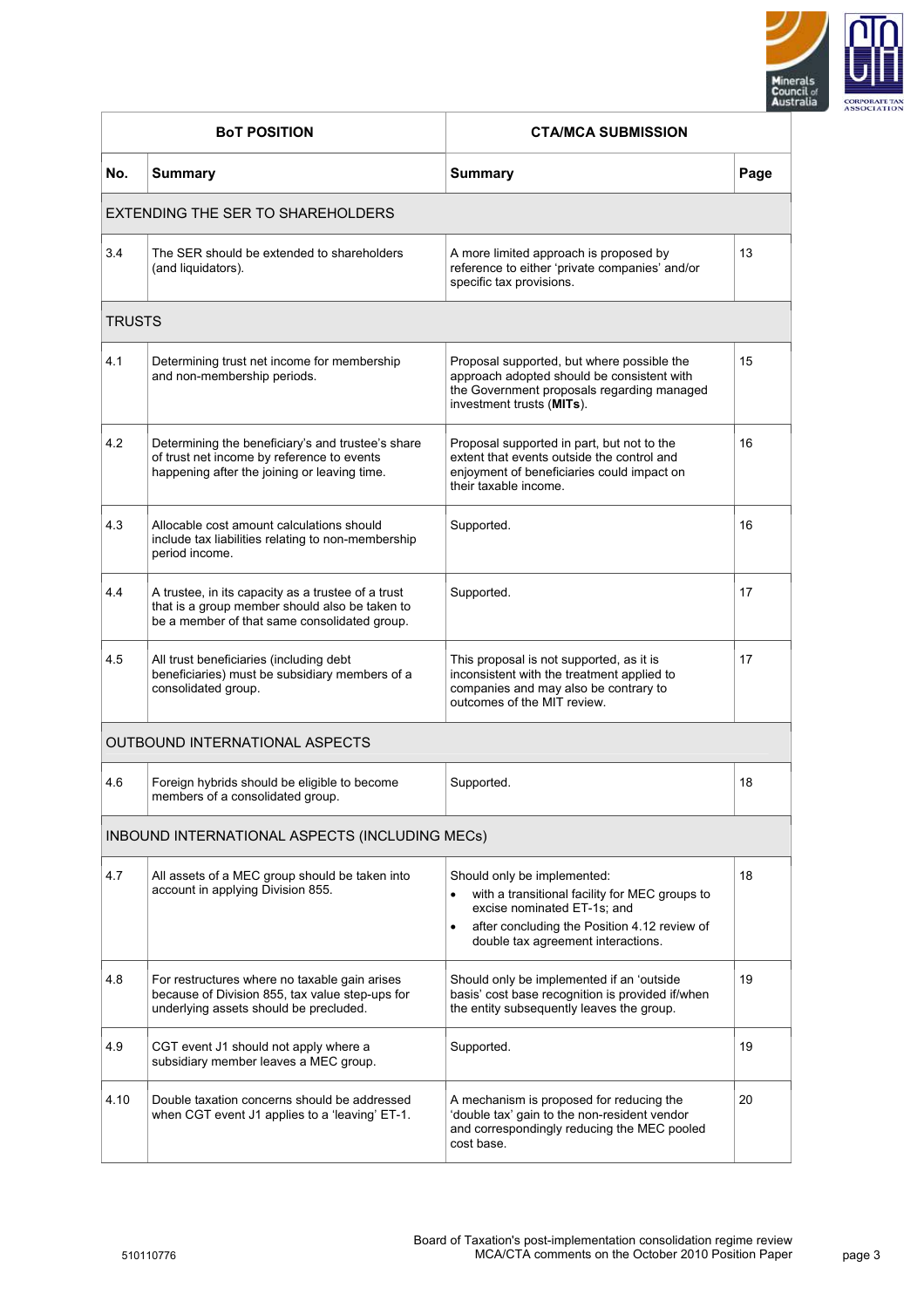

|                              | <b>BOT POSITION</b>                                                                                                           | <b>CTA/MCA SUBMISSION</b>                                                                                                                                                                                |      |
|------------------------------|-------------------------------------------------------------------------------------------------------------------------------|----------------------------------------------------------------------------------------------------------------------------------------------------------------------------------------------------------|------|
| No.                          | <b>Summary</b>                                                                                                                | <b>Summary</b>                                                                                                                                                                                           | Page |
| 4.11                         | CGT event J1 should be able to apply to rolled<br>over intra-group membership interests, but the<br>mechanism is problematic. | An approach is proposed which focuses on<br>applying CGT event J1 to relevant underlying<br>assets.<br>This measure should also only be applicable to<br>roll-overs that occurred after 9 December 2009. | 20   |
|                              | Suggestions requested regarding streamlining<br>CGT event J1.                                                                 | The specific proposals are supported.                                                                                                                                                                    | 22   |
| 4.12                         | Treasury and the ATO should review double tax<br>agreement and consolidation interactions.                                    | Supported.                                                                                                                                                                                               | 24   |
| <b>DTAs AND DTLs</b>         |                                                                                                                               |                                                                                                                                                                                                          |      |
| 4.14                         | Input sought on the consolidation treatment of<br>deferred tax assets and deferred tax liabilities.                           | This is an important issue which could be<br>collaboratively addressed by way of an<br>associated consultation meeting.                                                                                  | 25   |
| <b>FORMATION CONCESSIONS</b> |                                                                                                                               |                                                                                                                                                                                                          |      |
| 5.1                          | Ongoing formation concessions should be<br>available to SME groups (other than MEC<br>groups).                                | Supported, but MEC exclusion queried.<br>Modifications proposed to the nature of the<br>concessions.                                                                                                     | 26   |
| 5.2                          | A further short-term transitional formation<br>concession should be available to all groups<br>(other than MEC groups).       | Supported, but MEC exclusion queried.<br>Modifications proposed to the nature of the<br>concessions.                                                                                                     | 26   |
|                              | ADDITIONAL ISSUES - APPENDIX E                                                                                                |                                                                                                                                                                                                          |      |
|                              | The BoT has identified other issues which are<br>outside the scope of its review.                                             | A process for addressing these longstanding<br>issues should be recommended, including a<br>suggested timeframe for their resolution in the<br>May 2012 Federal Budget.                                  | 27   |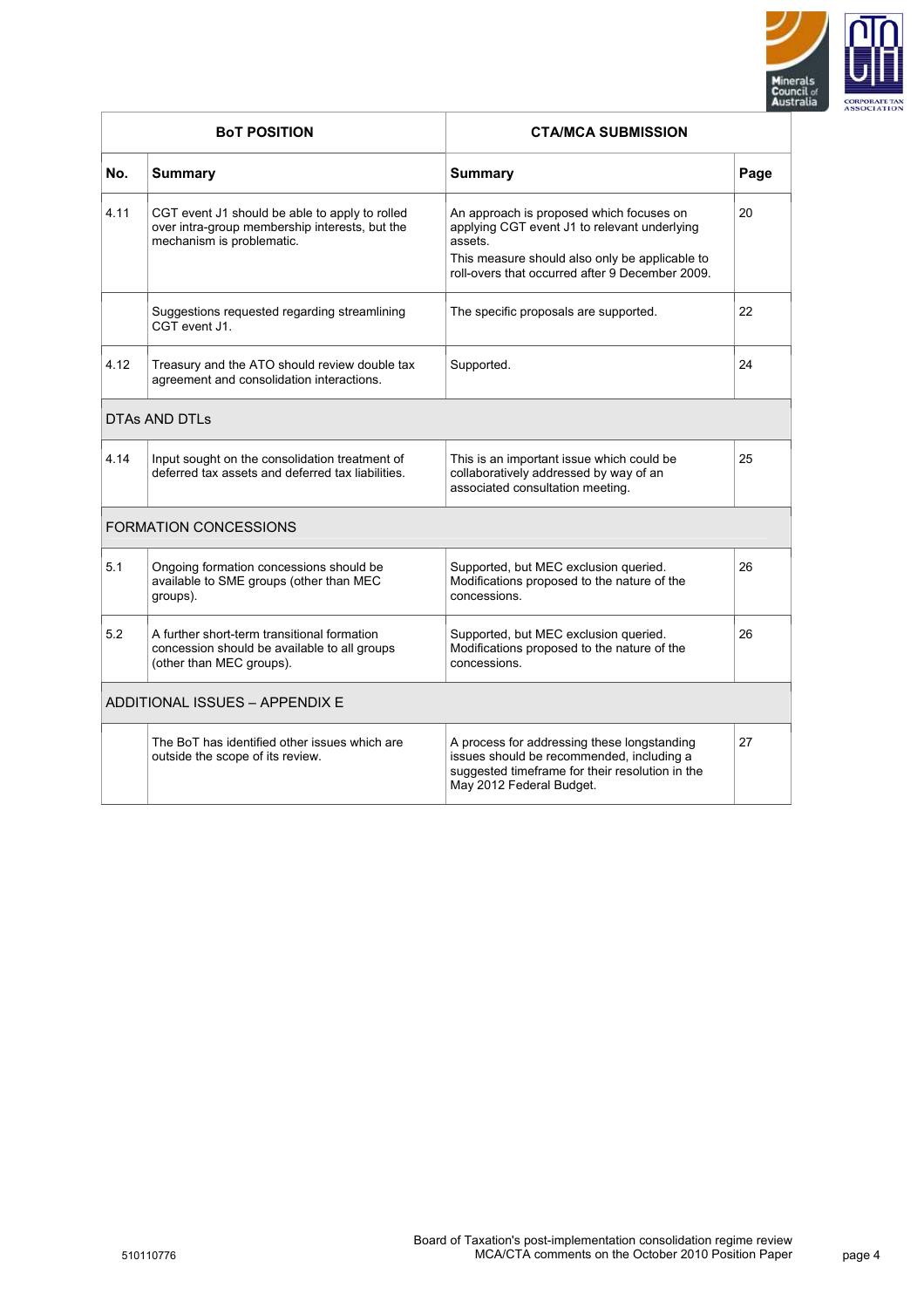# **DETAILED SUBMISSION POINTS**



# **A: POLICY FRAMEWORK FOR THE CONSOLIDATION REGIME**

# *BoT POSITION 2.1*

*The Board considers that the asset acquisition approach should be adopted.* 

## *SUBMISSION*

*The CTA/MCA support the BoT's proposed asset acquisition approach as it would provide future clarity as to the objectives of tax outcomes in relation to tax cost setting amounts allocated to assets of a joining entity, and in so doing would address a number of anomalous current issues. The asset acquisition approach would also substantially reduce tax differentials in respect of assets of a joining entity between transactions undertaken as an asset acquisition as compared to an entity acquisition.* 

*The proposal to limit the asset acquisition approach only to the tax treatment of assets of a joining entity and not seeking to extend it to liabilities of a joining entity and leaving events is pragmatic and appropriate, as to do otherwise would raise very significant technical issues (particularly in relation to the treatment of liabilities) and very substantial additional compliance costs (particularly in relation to leaving events).* 

*The CTA/MCA also submit that in association with recommending the asset acquisition approach to Government, it will be necessary for the BoT to provide recommendations regarding some matters of detail that must be addressed to ensure that the asset acquisition approach operates efficiently and as intended. These aspects are outlined below.* 

# **ADDITIONAL KEY POINTS**

1 *Division 40 aspects – specific BoT confirmation*

It is submitted that the BoT, in association with recommending the asset acquisition approach, should also specifically confirm that to address existing anomalous treatments this acquisition approach should consistently apply to all Division 40 depreciating assets of a joining entity (subject to 2 below) such that:

- the 200% diminishing value uplift rate would be applicable;
- (ii) pre-1 July 2001 mining rights would become depreciable;
- (iii) Division 57 treatment would be terminated;
- (iv) future depreciation amounts would be determined based on new effective life rates; and
- (v) a prime cost/diminishing value option would be available to the acquiring group.
- 2 *No change of majority beneficial ownership*

In the detailed discussion of the asset acquisition approach, the Position Paper contains two identical footnotes (numbers 20 and 26) which, it has been confirmed with the BoT secretariat, contain a minor typographical error. It is understood that these footnotes were intended to state:

For example, modifications may be required for the treatment of pre-CGT assets and depreciating assets (including pre-July 2001 mining rights) in formation cases or in cases where there is **not** a change in ownership of a joining entity. [**Correction/inclusion confirmed by BoT secretariat**.]

While the CTA/MCA concur that from a policy perspective the scope and application of the asset acquisition approach may need to be limited where there has not been a change of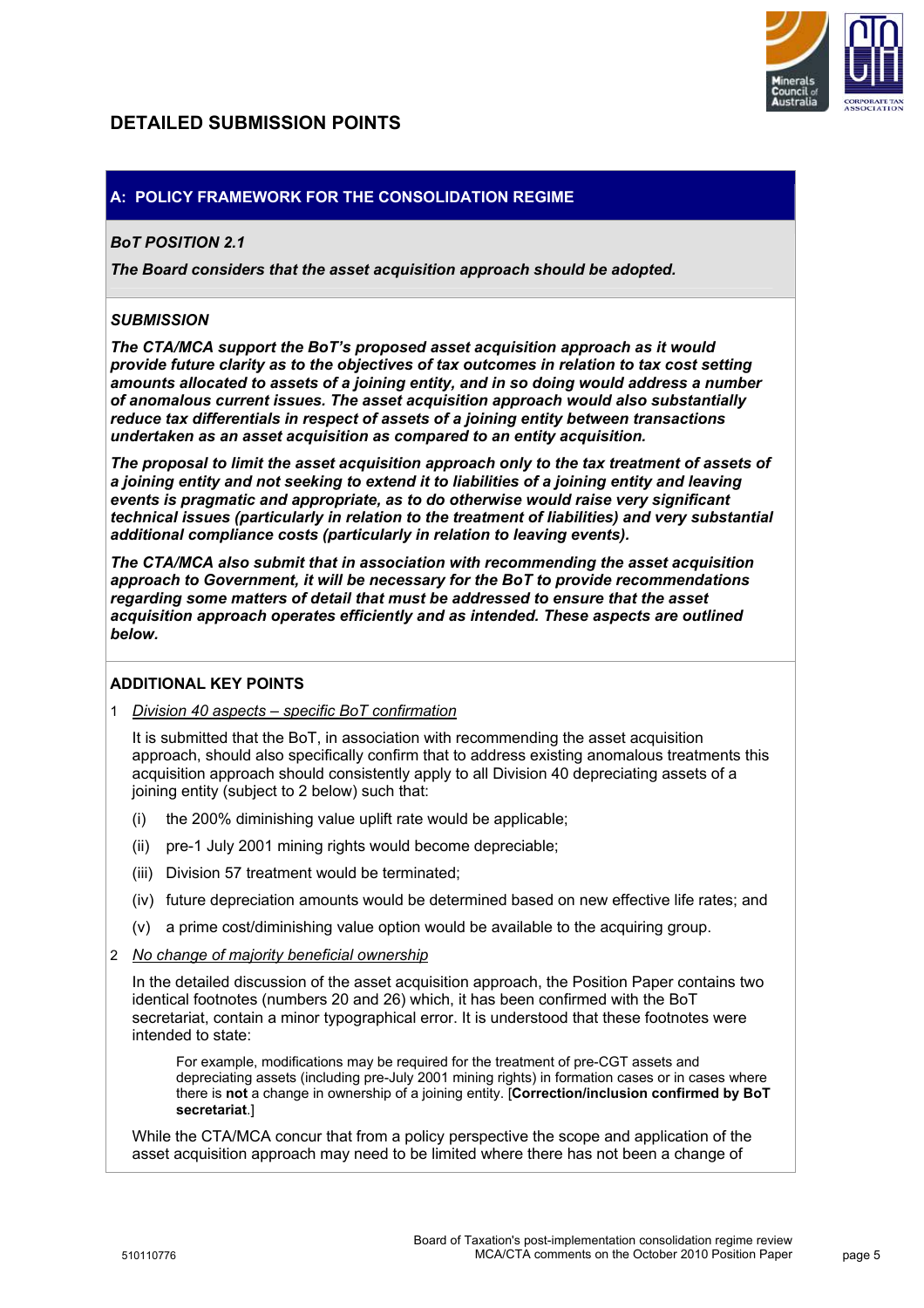

# **A: POLICY FRAMEWORK FOR THE CONSOLIDATION REGIME**

majority underlying ownership, the application of these modifications should be restricted and targeted so that they have very limited application. It would create unnecessary complication if these continuity of majority underlying ownership (**CMUO**) modifications had broader application. In particular, the following points are noted.

- (i) Modified treatment should be restricted to CMUO situations and therefore in formation cases it should only apply where a CMUO exists in relation to a joining entity/assets. As such, it should not apply on formation to a joining entity/assets where prior to electing to consolidate the forming group had acquired the particular entity from unrelated parties such that there is not a CMUO situation.
- (ii) Modified treatment should only apply if CMUO has applied for an extended period (say, three years). For example, it would clearly be inappropriate to apply a modified CMUO treatment to a progressive acquisition where the acquiring group will inevitably own a very substantial interest in the joining entity immediately prior to acquiring the balance of outstanding shares (as would be the case in an on-market takeover where more than 90% of the shares in the target entity are first acquired, followed by a compulsory acquisition of the remaining shares under section 606 of the *Corporations Act*).
- (iii) Where there is a CMUO, rather than applying a totally separate regime which would add a further layer of unnecessary complexity, as a general principle the asset acquisition approach should continue to apply but with modifications in relation to particular types of assets considered necessary from a policy or integrity perspective. This 'targeted asset' approach is currently successfully applied in CMUO cases in relation to trading stock<sup>1</sup> and certain 'internally generated assets'<sup>2</sup>.
- (iv) An additional advantage of applying a modified CMUO approach only to limited types of targeted assets is that the CMUO testing can then be by way of reference to those assets themselves (eg as is currently the case in relation to pre-CGT status under Division 149), rather than applying more broadly to a joining entity. [This would also address integrity concerns which could otherwise arise under recommendation (ii) above in circumstances where assets were transferred to a newly incorporated company within an associated consolidated group, with that newly incorporated company then being transferred to the acquiring group.]

Related issues as to the appropriateness of the asset acquisition approach will also arise where, under the BoT's proposed SME concession and other limited duration formation concessions, assets of a joining entity can retain their existing tax cost bases (ie 'stick entities'). These aspects are separately discussed in that context at H on page 26 below.

#### 3 *Deemed asset acquisition treatment*

Paragraph 2.50 of the Position Paper broadly describes the objectives of the asset acquisition approach as being that 'the outcomes for assets would broadly replicate the outcomes that would arise if there was a direct acquisition … of the underlying assets of an entity by a consolidated group, rather than the acquisition … of membership interests in the entity'.

It will be important to specify the context of this deemed asset acquisition so that resulting tax outcomes can be ascertained. Therefore, there are three possible approaches that could be adopted in this regard:

a deemed acquisition of each individual asset of the joining entity separate from other assets of the joining entity (ie an acquisition of an individual asset);

 $\overline{a}$ 

<sup>&</sup>lt;sup>1</sup> Section 701A-5 of the *Income Tax (Transitional Provisions) Act 1997.* 

<sup>2</sup> Section 701-A-10 of the *Income Tax (Transitional Provisions) Act 1997*.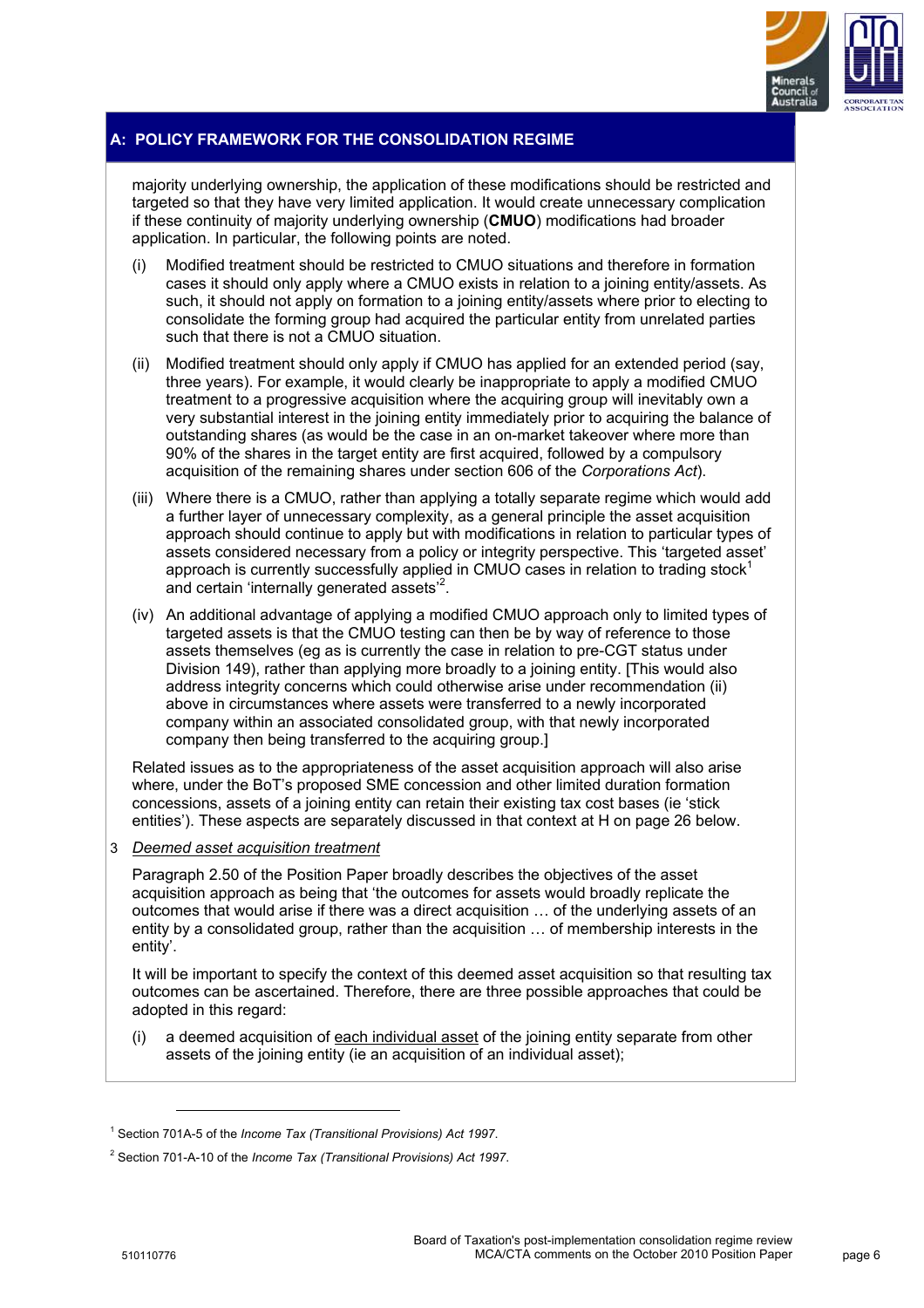

# **A: POLICY FRAMEWORK FOR THE CONSOLIDATION REGIME**

- (ii) a deemed simultaneous acquisition of all the assets of the joining entity or a joining consolidated group under Subdivision 705-D (ie an acquisition of the businesses of the joining entity);
- (iii) a deemed simultaneous acquisition of all the assets of the linked group of entities where Subdivision 705-D applies.

It is submitted that the BoT's policy objectives could be best met if the relevant contexts as applicable in (ii) and (iii) above were stated to apply.

## 4 *Clarity as to tax outcomes in respect of certain assets*

One of the major advantages of the asset acquisition approach is that it will provide a consistent context in which to determine outcomes in relation to tax cost setting amounts allocated to assets of a joining entity. However, unfortunately, in relation to a limited class of assets even in a direct asset acquisition scenario under current tax law there can be some uncertainty as to the tax outcome. Therefore, in relation to some very specific classes of asset it would be appropriate to provide some direction as to post-joining time tax outcomes (either by way of legislation or explanatory memorandum (**EM**) guidance). This would build on the substantial amount of work undertaken in developing some of the provisions and EM guidance contained in *Tax Laws Amendment (2010 Measures No.1) Act 2010* (**2010 Measures Act**).

This limited class of assets in respect of which specific guidance is provided could include:

- (i) consumable stores clarify that their deductible status would apply where the acquiring group adopts an 'incurred' basis in relation to consumables;
- (ii) rights relating to the performance of work or services guidance regarding a 'profit emerging' type outcome, similar to that previously provided in the 2010 Measures Act in relation to the right to future income under:
	- a long-term construction contract;
	- rights to receive trailing commissions;
	- land development agreements; and
	- the rights to unbilled income for the supply of gas.

#### 5 *Doubtful debts*

Paragraph 2.37 and the associated footnote (14) raise related issues in relation to trade debts, and in this regard the CTA/MCA note the following points.

(i) The statement is made in the Position Paper that under the asset acquisition approach trade debts held by a joining entity that are written off as bad after the joining time will only be deductible if the group is a money-lender.

While in many situations this will be the case, the CTA/MCA would be concerned about confining the availability of bad debt deductions to only this case as in certain circumstances debts acquired on the acquisition of a business that are subsequently written off as bad may be deductible under the general provisions of section 8-1. $3$ 

In addition, the CTA/MCA request legislative acknowledgement that to minimise associated compliance costs a 'reasonable estimate' approach can be taken in seeking to subsequently identify those bad debts that may have arisen before the joining time. $4$ This concern has been raised by members who have practical experience of acquiring

 $\overline{a}$ 

 $3$  For example, in situations as outlined in TR 2001/9.

<sup>&</sup>lt;sup>4</sup> An example of legislative endorsement of an estimation approach in the consolidation context is subsection 705-90(9).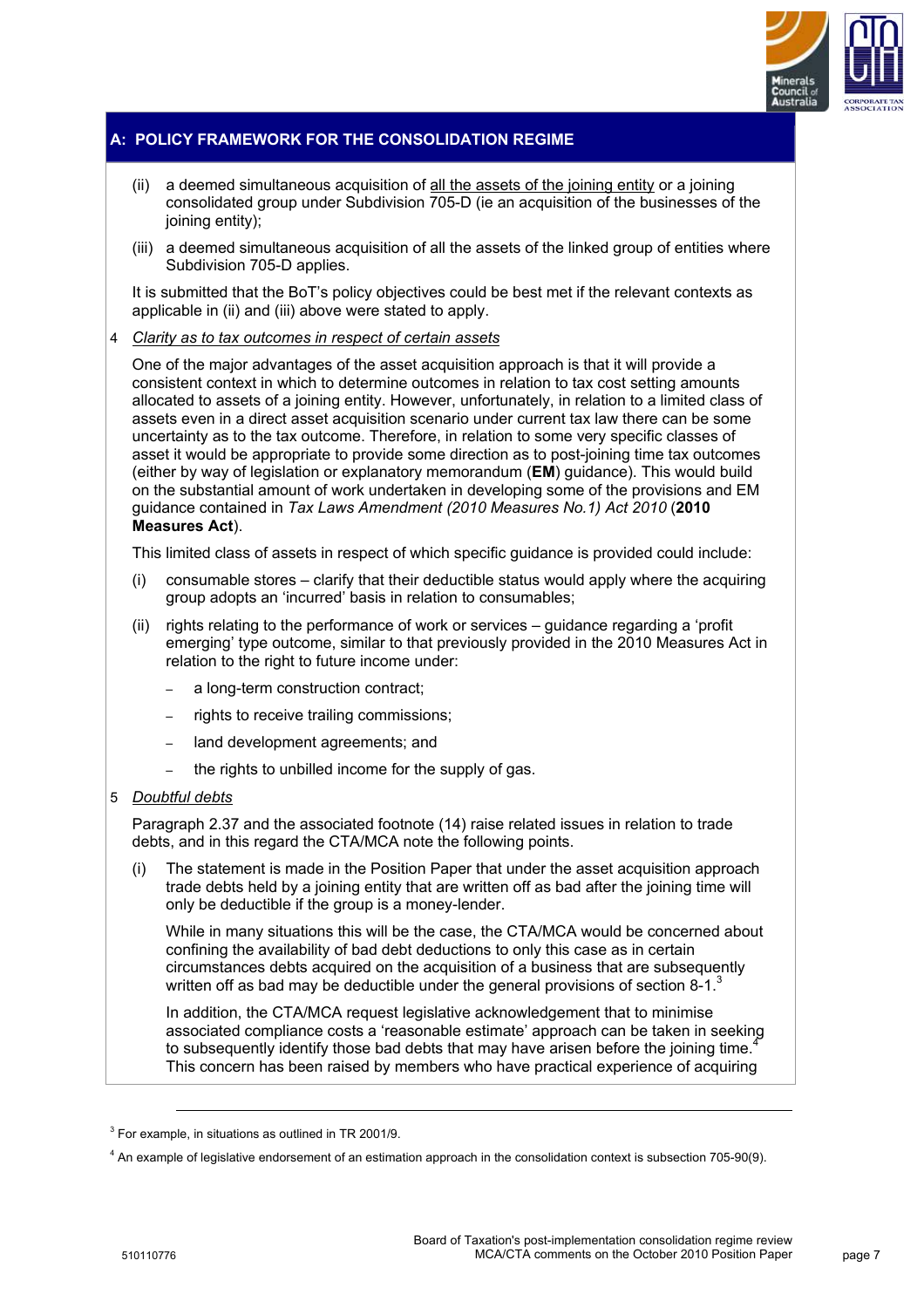

# **A: POLICY FRAMEWORK FOR THE CONSOLIDATION REGIME**

entities and businesses with hundreds of thousands of trade debts.

- (ii) Footnotes 14 states that 'a consequential amendment may be required to ensure that trade debts are not retained cost base assets'. The CTA/MCA would be concerned about any general approach by which Australian dollar trade debts and other Australian dollar receivables would cease to be retained cost base assets, for the following reasons:
	- this could significantly increase compliance costs if an evaluation had to be made of the market value of individual trade debts;
	- in an asset acquisition, trade debts are normally acquired at their face value (equating to retained cost base asset status), with any differential in market values being in effect allocated to goodwill; and
	- via the ACA cost base resetting principles, this could result in taxable gains being triggered in respect of trade debts collected at their face value, and such an outcome would not reflect commercial expectations and hence would distort decision-making.

#### 6 *Leaving entities*

Paragraph 2.61 suggests that under the asset acquisition approach, when an entity leaves a group it will be taken to acquire all its assets at that time, at their then tax values, and prior history in relation to those assets would no longer apply.

The CTA/MCA do not concur with this approach, in that they do not believe that it is consistent with an asset acquisition approach, and are also concerned that it would lead to unnecessary technical complexity etc.

The CTA/MCA concur that under the asset acquisition approach, where the tax values of assets are reset at a joining time, it is appropriate that the prior history in respect of those assets ceases to apply. However, the tax values of assets of the leaving entity are not reset when an entity leaves a group, and may only be reset if that entity subsequently joins another tax consolidated group. As such, it is thought that it would be more appropriate for the leaving entity to continue to inherit and apply the past history in respect of its assets until it joins another tax consolidated group and the tax value of its assets are then reset.

#### 7 *Liabilities and non-asset deductions*

The CTA/MCA agree with the proposal in the Position Paper that the asset acquisition approach not apply to liabilities and non-asset deductions, and hence the entry history rule would continue to apply in relation to associated subsequent tax outcomes in respect of such liabilities and non-asset deductions. While no problems are currently envisaged, further consideration should be given as to whether this limited ongoing application of the entry history rule to liabilities and non-asset related deductions could raise any specific technical or practical issues that may require specific legislative modifications. Therefore, it is recommended that this be a matter which is further considered in the course of preparing the legislative provisions to implement the asset acquisition approach.

#### 8 *Previous private binding rulings*

CTA/MCA members request that the BoT acknowledge that private binding rulings that relate to the tax status of liabilities and/or non-asset related deductions should not be rendered invalid by a joining event, because the entry history rule should continue to apply in these contexts. Further, it would be beneficial if it could also be confirmed that private binding rulings in respect of an asset should not be invalidated if the ruling relates to factors other than the tax value, acquisition or holding status of the asset. For example, rulings relating to the Division 974 debt/equity status of an asset held by a joining entity should not be impacted by the asset acquisition approach.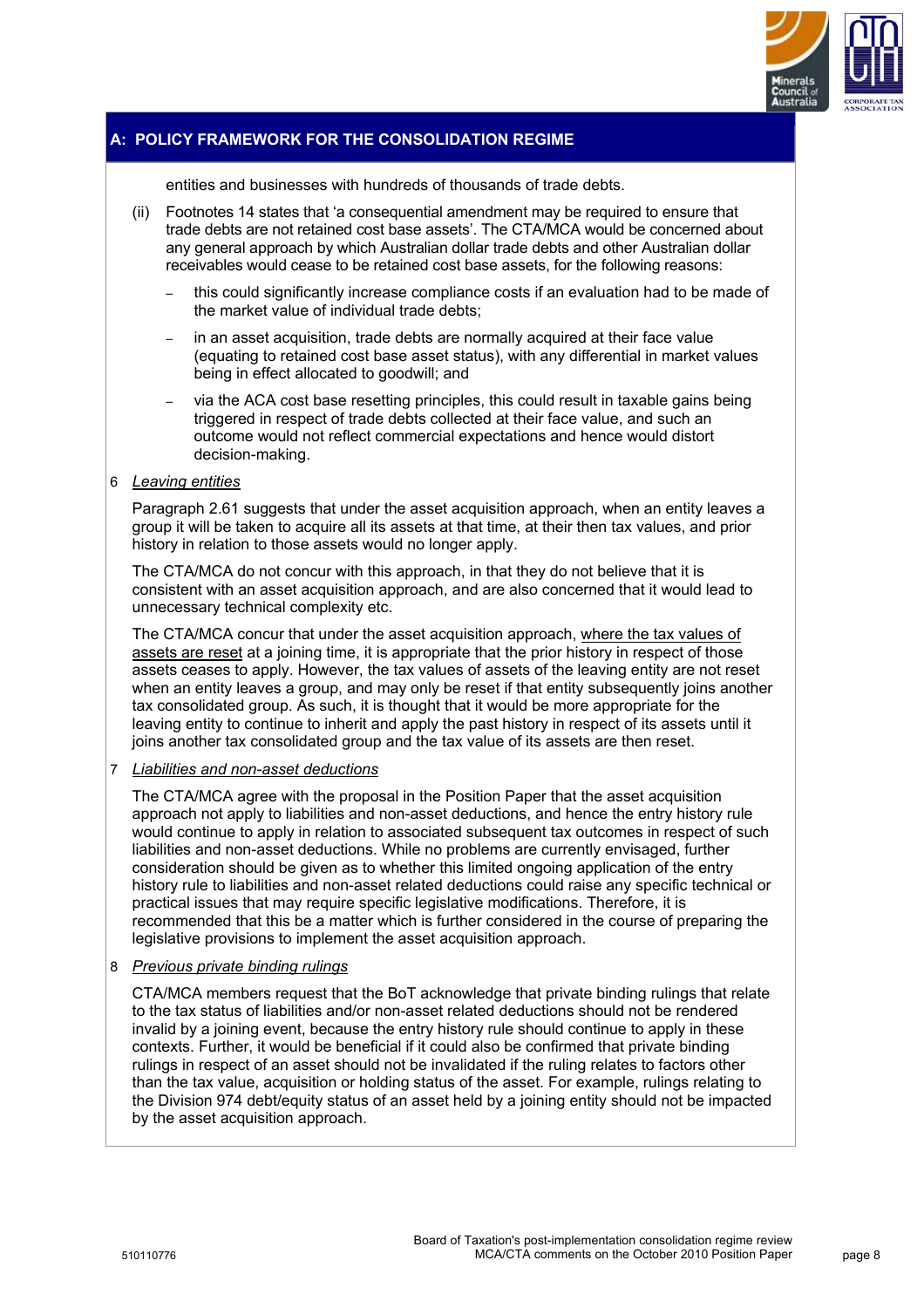

#### *BoT POSITION 3.1*

*The Board considers that:* 

- *(a) the tax costs of an intra-group asset that does not have a corresponding accounting liability which is recognised elsewhere in the consolidated group should be recognised for income tax purposes;*
- *(b) this tax cost should be recognised when the consolidated group subsequently disposes of the asset or when the asset lapses intra-group; and*
- *(c) the income tax history the intra-group asset had prior to coming into the consolidated group is irrelevant when the consolidated group subsequently disposes of the intra-group asset or the asset lapses.*

## *SUBMISSION*

*The CTA/MCA support the acknowledgment by the BoT that tax recognition should be provided in respect of the tax value of an asset that becomes an intra-group asset on an entity joining a group (with this tax cost being the tax cost setting amount if the asset is an asset of the joining entity). However, as outlined below:* 

- *(i) The CTA/MCA have significant concerns regarding the Position Paper's proposal that this tax cost recognition should only be available on a subsequent disposal of the intra-group asset or when the asset lapses. In this regard, the CTA/MCA instead propose that an amortisation treatment be applied in relation to tax outcomes associated with the tax cost setting amount of an intra-group asset. This amortisation approach should balance the apparent revenue cost concerns of the BoT with the technical and practical issues noted below.*
- *(ii) Clarification is required regarding the treatment of intra-group assets where there is a 'corresponding accounting liability'.*
- *(iii) Specific consideration needs to be given to issues associated with intra-group loans, and the CTA/MCA would be available to consult further with the BoT secretariat in this regard.*

# **ADDITIONAL KEY POINTS**

1 *The post-joining time tax recognition of intra-group assets*

For the following reasons the CTA/MCA have significant concerns regarding the Position Paper's proposal that tax cost recognition should only be available on a subsequent disposal of the intra-group asset or when the asset lapses.

(i) Timing and compliance costs

It may be some time (potentially years) before the intra-group asset lapses or is disposed of, during which time the intra-group asset would have been ignored for tax purposes under the single entity rule (**SER**). Therefore, particularly in the case of the lapse of an intra-group asset, it is probable that the group will not otherwise identify this event and it will increase compliance costs to have to continue to track assets of this nature and their notional tax cost.

(ii) Tax status

Determining the tax status of an intra-group asset at the time it subsequently lapses or is disposed of could be problematic, and therefore we assume it would have to be legislatively clarified that such assets will be taken to have retained the tax status they had at the joining time. When such assets are owned by a joining entity and the asset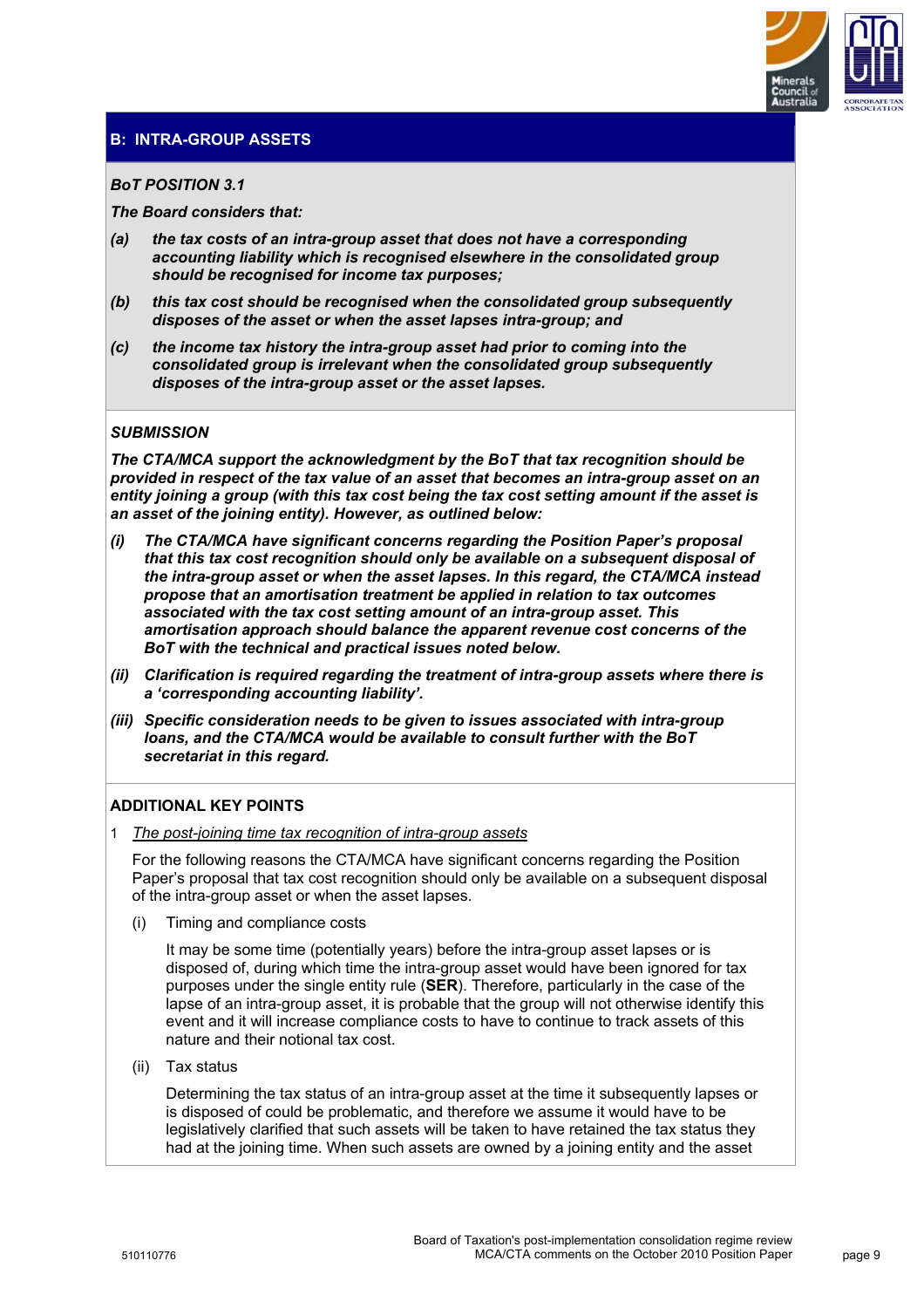

acquisition approach is applied, in many cases the tax status would be that the tax cost setting amount equates to an amount paid by the acquiring group to terminate what previously was an economic obligation to the group.

(iii) Terminating intra-group assets

After the joining time, an intra-group asset will be of no economic relevance to a group, and therefore it would not be unreasonable for the group to seek to legally terminate such an asset soon thereafter. However, such actions are likely to raise uncertainties for taxpayers, given that the ATO may well then argue that the anti-avoidance provisions of Part IVA should be applied because the termination of this asset has no economic impact on the group, but may well accelerate a substantial income tax deduction or capital loss.

Therefore, the CTA/MCA propose that tax recognition be provided in respect of the tax value of an intra-group asset progressively over, say, the remaining contractual life of the intragroup asset at the joining time, or five years if the intra-group asset does not have a contractual life. If, in the interim, the intra-group asset is either disposed of outside the group or held by an entity that leaves the group, the then unamortised balance should become immediately available at that time as a revenue loss or as a capital loss (depending on the tax status of the earlier amortisation amounts). Such an approach should balance the apparent revenue cost concerns of the BoT with the technical and practical issues noted above.

2 *'A corresponding accounting liability'*

Paragraph (a) of the BoT's Position 3.1 proposes an exception in respect of an intra-group asset that has a 'corresponding accounting liability which is recognised elsewhere in the consolidated group'. The CTA/MCA note that, prima facie, this paragraph (a) statement is unduly wide, but read in association with paragraph 3.42 it is understood that this proposed treatment would appropriately only apply where the corresponding accounting liability has been taken into account in applying the tax cost setting rules when another member previously joined the group.

3 *Intra-group loans and receivables*

Specific consideration needs to be given to the treatment of loans and receivables that become intra-group assets when an entity joins a group. Prima facie, it would generally be thought that the appropriate tax outcome should equate to the loan being taken to be repaid on becoming an intra-group asset. However, in such circumstances a range of revenue deductions, capital losses, debt forgiveness, and TOFA interactions could arise if there are differences between the tax value, face value, and/or market value of the loan. Therefore, the CTA/MCA request the opportunity to further consult with the BoT secretariat regarding details as to the proposed treatment of intra-group liabilities and intra-group loans.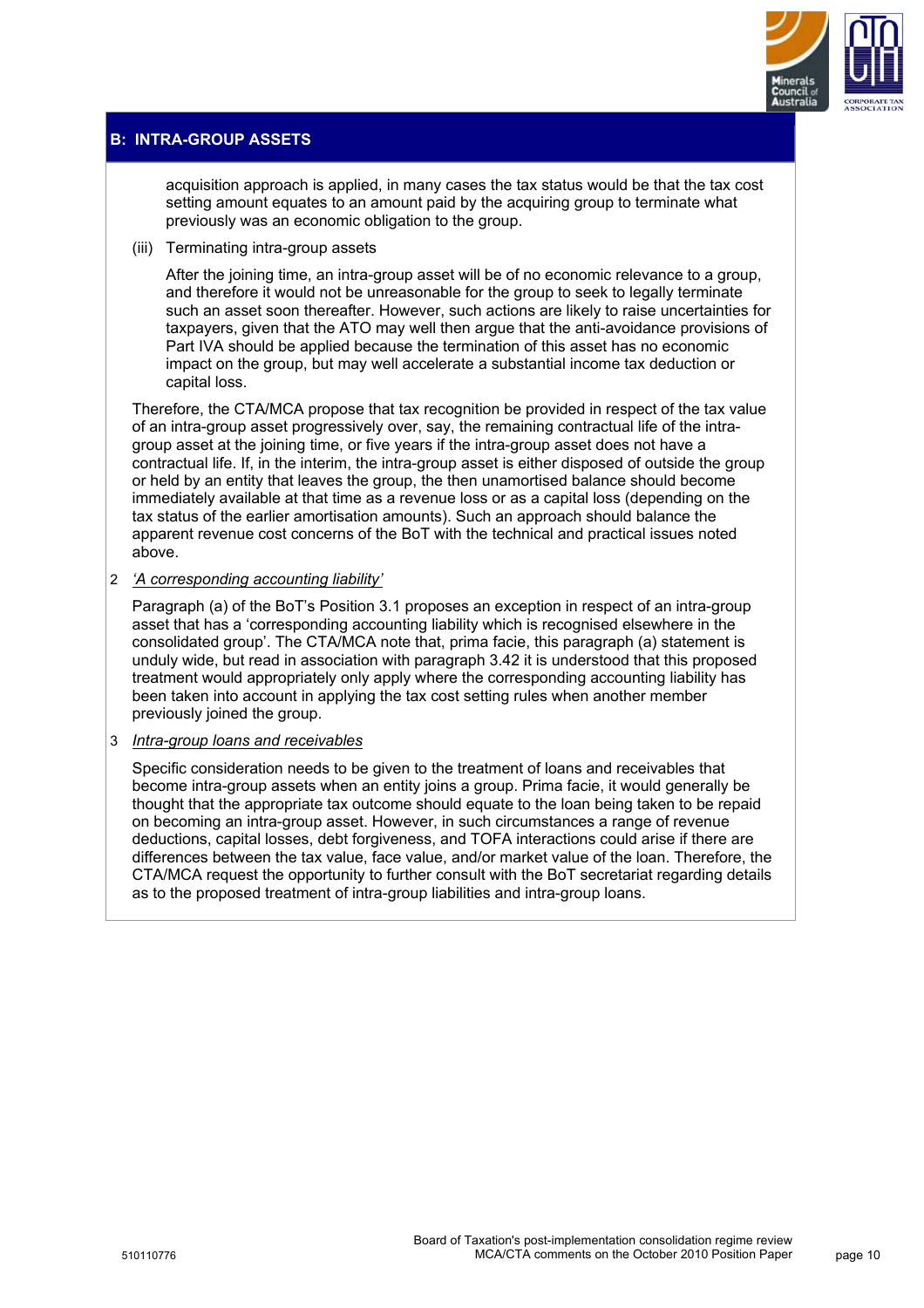

## *BoT POSITION 3.2*

*The Board considers that the intra group liability adjustment should be modified so that:* 

- *(a) the adjustment is triggered when an intra group asset that does not have a corresponding liability owed to it by a member of the old group leaves a consolidated group with a leaving entity; and*
- *(b) the adjustment applies to liabilities and to other similar types of obligations.*

#### *SUBMISSION*

*The CTA/MCA support the broad approach underlying this BoT position, that in most circumstances the current section 711-40 exit ACA step 3 treatment should remain unchanged (and as such this would substantially reduce the proposed adverse and inappropriate impacts of an associated previous Government announcement in May 2007). However, as outlined below, there are some important points of detail that need to be addressed and the proviso in the BoT statement regarding 'corresponding liabilities' is very ambiguous and requires further clarification. In addition, more consideration needs to be given as to how Position 3.1 above should impact on section 711-40 outcomes.* 

#### **ADDITIONAL KEY POINTS**

1 *Adopting a broader concept of 'liability'*

The CTA/MCA concur with BoT Position 3.2(b) that the fact that section 711-40 currently only applies to 'liabilities owed by members of the old group to the leaving entity' is inappropriately restrictive, in that it does not necessarily encompass equivalent obligations of the old group to the leaving entity that may increase the market value of the leaving entity. Therefore, the CTA/MCA agree that the term 'liability' be extended to also encompass other similar types of obligations that may not be regarded as 'liabilities' from an accounting or legal perspective.

2 *Interactions with BoT Position 3.1*

Where an intra-group liability that would be included in section 711-40 is in fact an intragroup asset of the leaving entity that was present at a prior joining time such that it receives recognition under BoT Position 3.1, specific rules should apply. In particular, under BoT Position 3.1 it should be the 'warehoused' tax cost setting amount used for section 711-40 purposes. However, if the CTA/MCA proposal in relation to Position 3.1 was adopted such that this tax cost setting amount was progressively recognised by the acquired group, then it would be unnecessary to again recognise an amount in respect of this intra-group asset under section 711-40. [Obviously, further consideration would have to be given as to how to deal with more difficult situations that could arise if there was a change in the nature of the relevant intra-group asset between the earlier joining time and the subsequent leaving event.]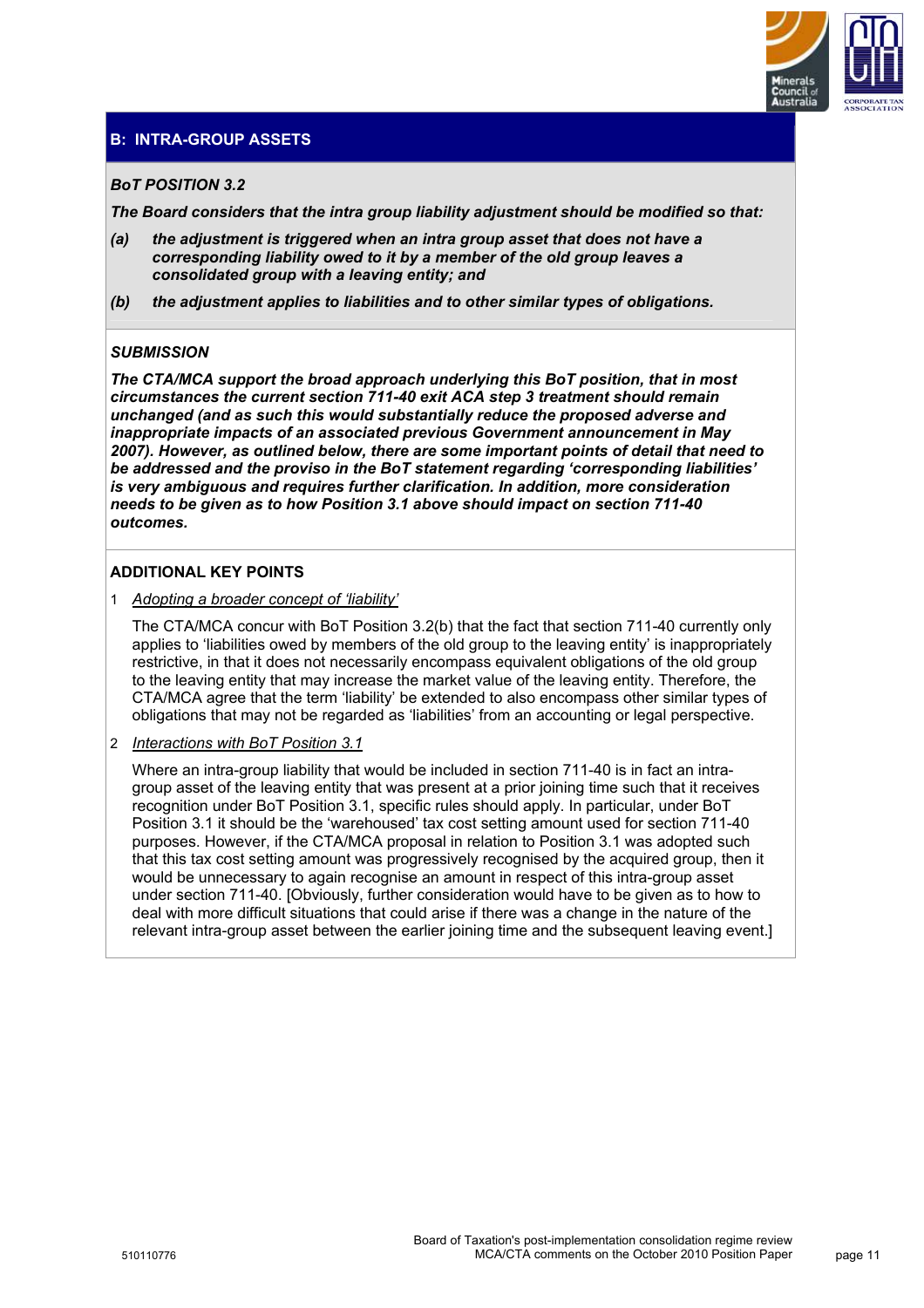

## *BoT POSITION 3.3*

*The Board considers that additional integrity provisions are required to address inappropriate outcomes that arise from the use of intra group transactions to create value shifts.* 

# *SUBMISSION*

*Conceptually, the CTA/MCA concur with this proposal, given that it appears to be applying the general value shifting provisions of Division 723 in a consolidation context. The CTA/MCA would be able to consult with the BoT secretariat to discuss the scope and application of this measure, as there is a concern that without some carefully considered limitations this measure could impose significant compliance costs on corporate groups by in effect instituting a form of an intra-group transfer pricing mechanism/requirement.*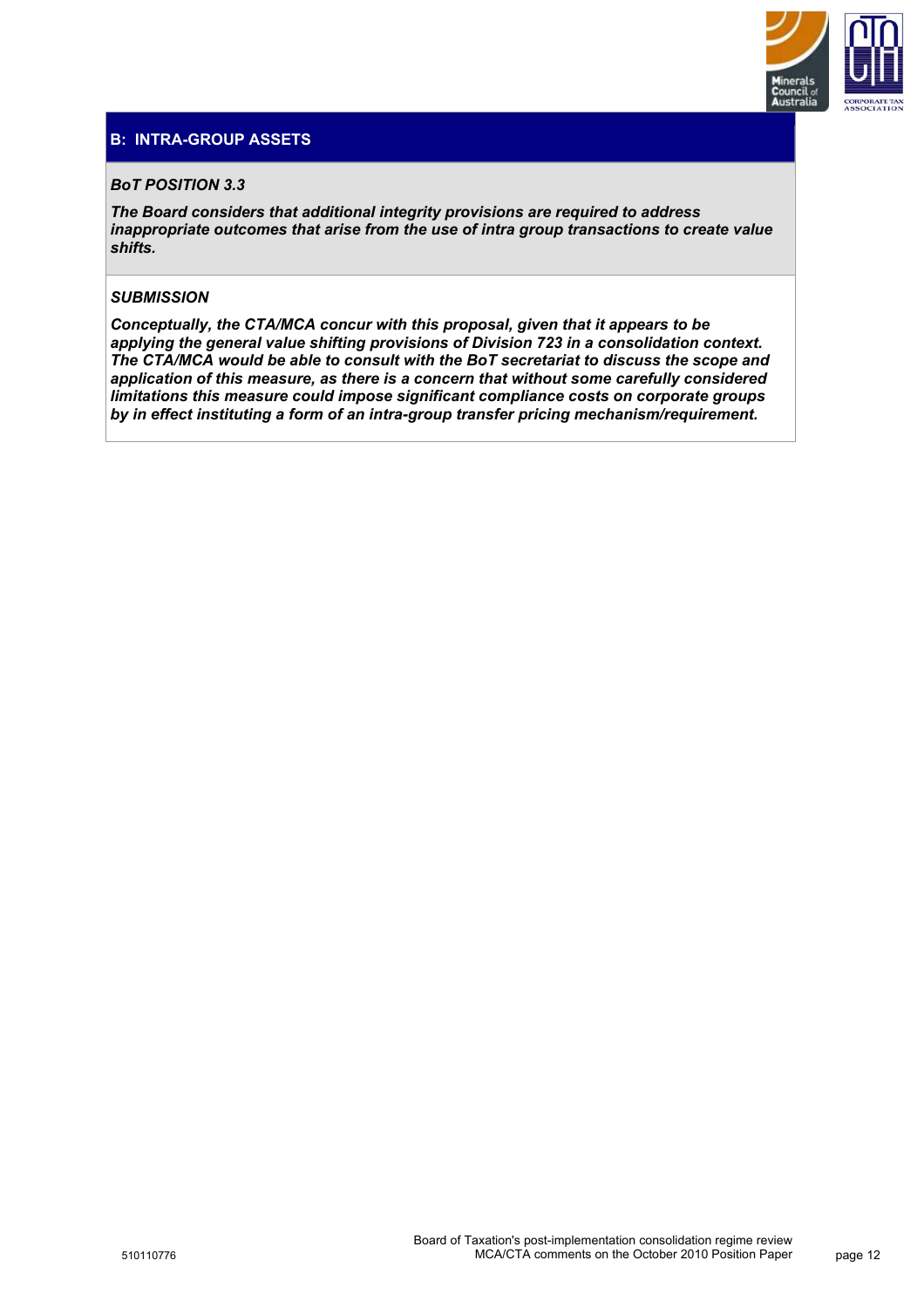

# **C: EXTENDING THE SER TO SHAREHOLDERS**

## *BoT POSITION 3.4*

*The Board considers that the single entity rule (together with other parts of the consolidation provisions) should be extended to third parties who are:* 

- *(a) shareholders of the head company of a consolidated group; or*
- *(b) liquidators appointed to the head company of a consolidated group.*

*Consideration should also be given to extending the single entity rule (together with other parts of the consolidation provisions) so that it applies to the dealings of a related third party with a consolidated group.* 

## *SUBMISSION*

*The CTA/MCA recognise that, particularly in relation to SMEs and other Division 7 'private companies', in a number of circumstances it will be appropriate to extend the single entity rule (SER) to third parties who are shareholders of a head company or a liquidator appointed to the head company. However, the CTA/MCA believe it would be inappropriate to extend the application of the SER for all purposes of the Act in relation to any shareholder of any consolidated group.* 

*Therefore, it is recommended that the extension of the SER be limited to shareholders in Division 7 private companies and to liquidators of a company, or alternatively limiting the extension of the SER only to specific provisions of the Act (eg CGT event K6 and SME CGT concessions).* 

In addition, the CTA/MCA submit that it would not be appropriate to extend the SER to the *application of Division 855 in relation to groups that had elected to consolidate prior to the date of any such SER announcement by the Government.* 

# **ADDITIONAL KEY POINTS**

1 *The SER extension should only apply in relation to shareholder-related tax outcomes*

Any extension of the SER to parties who are shareholders should only apply to those parties in respect of tax outcomes directly associated with their status as a shareholder, and not for other purposes. Take, for example, the following situations.

- (i) If a Division 16E security had been created between members of a consolidated group and was subsequently transferred to an outside party, it would be inappropriate if tax outcomes for the outside party differed depending on whether or not they happened to hold even a small number of shares in the relevant consolidated group.
- (ii) Under subsection 43-120(2), some anomalies could arise in respect of lease improvements associated with an intra-group lease which is subsequently assigned to an external party that happened to also own some shares in the head company.

These issues would be compounded if this SER extension were to also apply to associates of a shareholder. For example, in such circumstances, for an investment group that held only one share in an Australian bank, this could potentially change tax outcomes for any of the member entities in the investment group in relation to other non-shareholder related transactions they have with that bank. This would clearly be inappropriate.

2 *Indirect shareholdings*

Further complications would arise if the SER were to be extended not only to direct shareholders in a company, but also indirect shareholders.

Take, for example, a shareholder that has as a minority non-controlling interest in another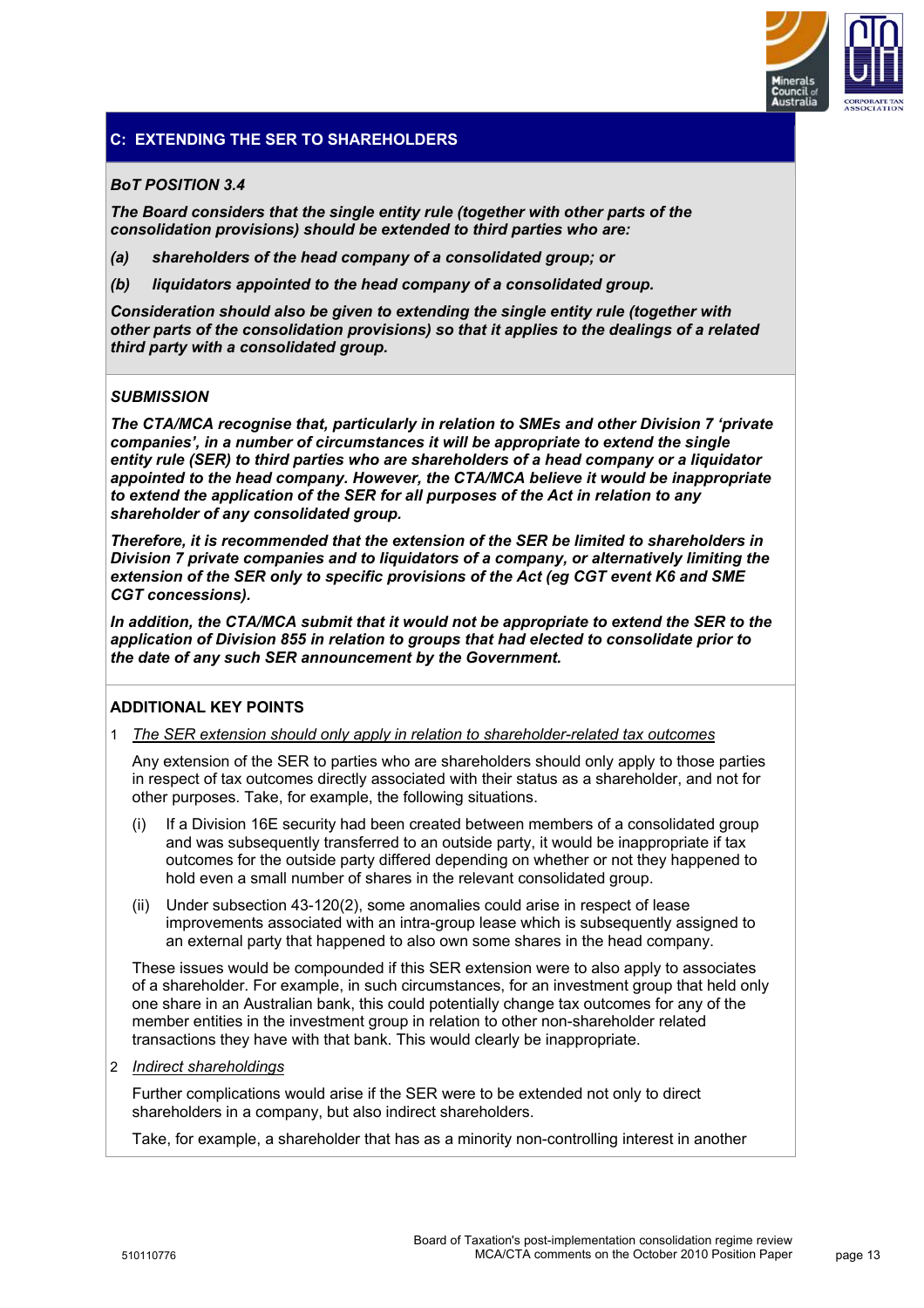

# **C: EXTENDING THE SER TO SHAREHOLDERS**

entity that itself owns shares in the head company of a consolidated group. The technical and compliance issues that could otherwise arise in this context would be largely addressed by the recommendation at 1 above, whereby the extension of the SER would only apply to tax aspects directly relating to the holding of shares in a head company.

#### 3 *Potentially significant Division 855 implications*

The 'indirect Australian real property interest' provisions of Division 855 determine whether shares held by non-residents in an Australian company or a foreign company can be subject to Australian capital gains tax (**CGT**) as 'taxable Australian property' (**TAP**) assets. In applying the various formulas in Division 855, it is necessary to determine whether the sum of the market value of underlying Australian real property assets exceeds the market value of all other assets of entities in the corporate chain (with these other assets including all intercompany interests other than inter-company shareholdings).

Therefore, in applying Division 855, extending the SER to shareholders would in many circumstances substantially alter the TAP percentage as it would exclude from the calculation all intra-consolidated group assets. As such, this would have the following implications.

- (i) It would disadvantage foreign direct or indirect shareholders in Australian groups that had elected to consolidate, as compared to Australian groups that have not elected to consolidate or were ineligible to consolidate.
- (ii) It would create tension and inconsistencies in outcomes, depending on what international double tax treaty applied to the non-resident, as a number of treaties would not recognise an SER approach being applied in this context (eg Article 13 of the French/Australia treaty).
- (iii) Further, in the MEC group context it would create additional conceptual problems for a shareholder of an eligible tier-1 company that is not the head company of the MEC group.

Therefore, the CTA/MCA submit that it would only be appropriate to extend the SER to apply for Division 855 purposes to groups that elected to consolidate after the date of a relevant announcement. It would also be appropriate to only extend the application of the SER for Division 855 purposes after tax consolidation/international treaty interactions issues had been fully considered, as per the BoT's Position 4.12.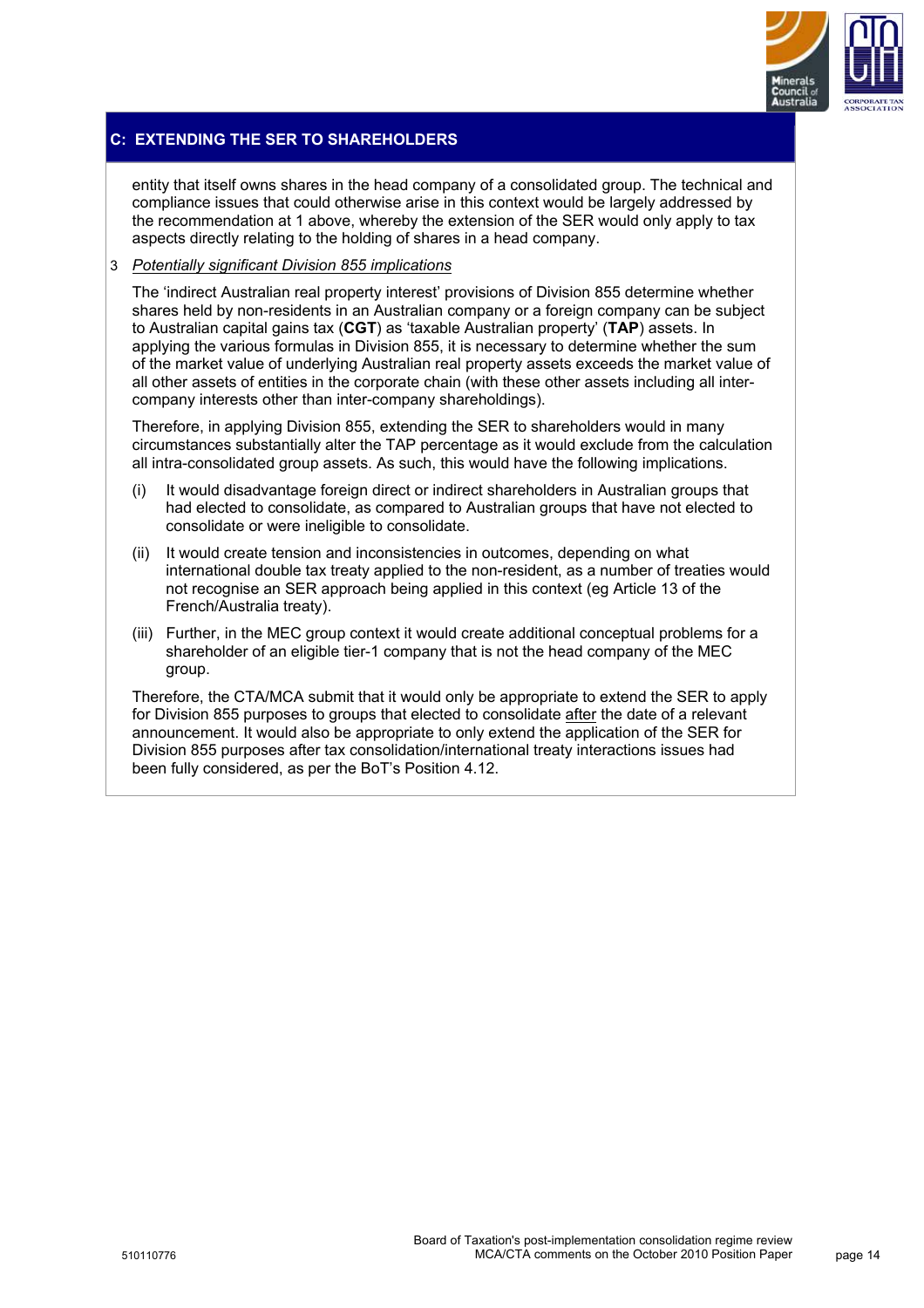

# **D: TRUSTS**

#### *BoT POSITION 4.1*

*The Board considers that:* 

- *(a) a trust's net income for the non-membership period be calculated by reference to the income and expenses that are reasonably attributable to the period and a reasonable proportion of such amounts that are not attributable to any particular period within the income year; and*
- *(b) to the extent income and expenses are apportioned in calculating the trust's net income for the non-membership period, similar adjustments are appropriate when calculating the trust law income.*

#### *SUBMISSION*

*The CTA/MCA support the BoT's proposal in relation to the allocation of net income by reference to the income and expenses between membership and non-membership periods on a reasonable basis.* 

*The CTA/MCA are keen to ensure that any such allocation approach is consistent with the proposed 'attributable method' set out in the October 2010 Treasury Discussion Paper entitled: Implementation of a new tax system for managed investment trusts.* 

## **ADDITIONAL KEY POINTS**

#### 1 *Allocation methodology*

The October 2010 Treasury MIT paper sets out the concept of an attribution method for allocation of taxable income to beneficiaries. Whilst these provisions are currently only contemplated to apply to MITs we consider that there is merit in adopting a similar approach for all trusts (or at least MITs) in the context of the tax consolidation provisions.

Absent adopting these principles, the trust loss rules in Schedule 2F contain methodologies for allocating income and expenses to various periods and would provide a suitable base set of rules for adaption for these purposes.

#### 2 *Trust resettlements*

Our understanding of proposition 4.1(b) is that it would seek to deem trust law income to be allocated using the same principles of allocation for tax law income. This fundamentally differs from the approach used by Division 6.

Under Division 6, the approach to the taxation of beneficiaries is based on the proportionate approach. That is, the tax law income is determined and then allocated based upon the trust law income. The proposition appears to be that tax law is spread and trust law income is deemed to follow that same methodology. That is, tax law income is used to apportion trust law income rather than the existing inverse situation.

Whilst not clear from the BoT's discussion paper it may be that such an apportionment of trust law income is to be relevant only for tax law purposes (that is, in order to allow Division 6 to continue to operate). If this is not the case, then the tax law is seeking to determine the operation of trust deeds. Most deeds would not cope with such an intrusion and would need amendment.

Such a deeming and potential impact upon the operation of millions of trust deeds is unattractive to the CTA/MCA and it is suggested the wider taxpayer community. It is suggested that the adoption of the attribution method would alleviate the need for such a deeming of trust law income. However if the attribution method or similar is not so adopted then there would clearly need to be both income tax and duty concessions agreed between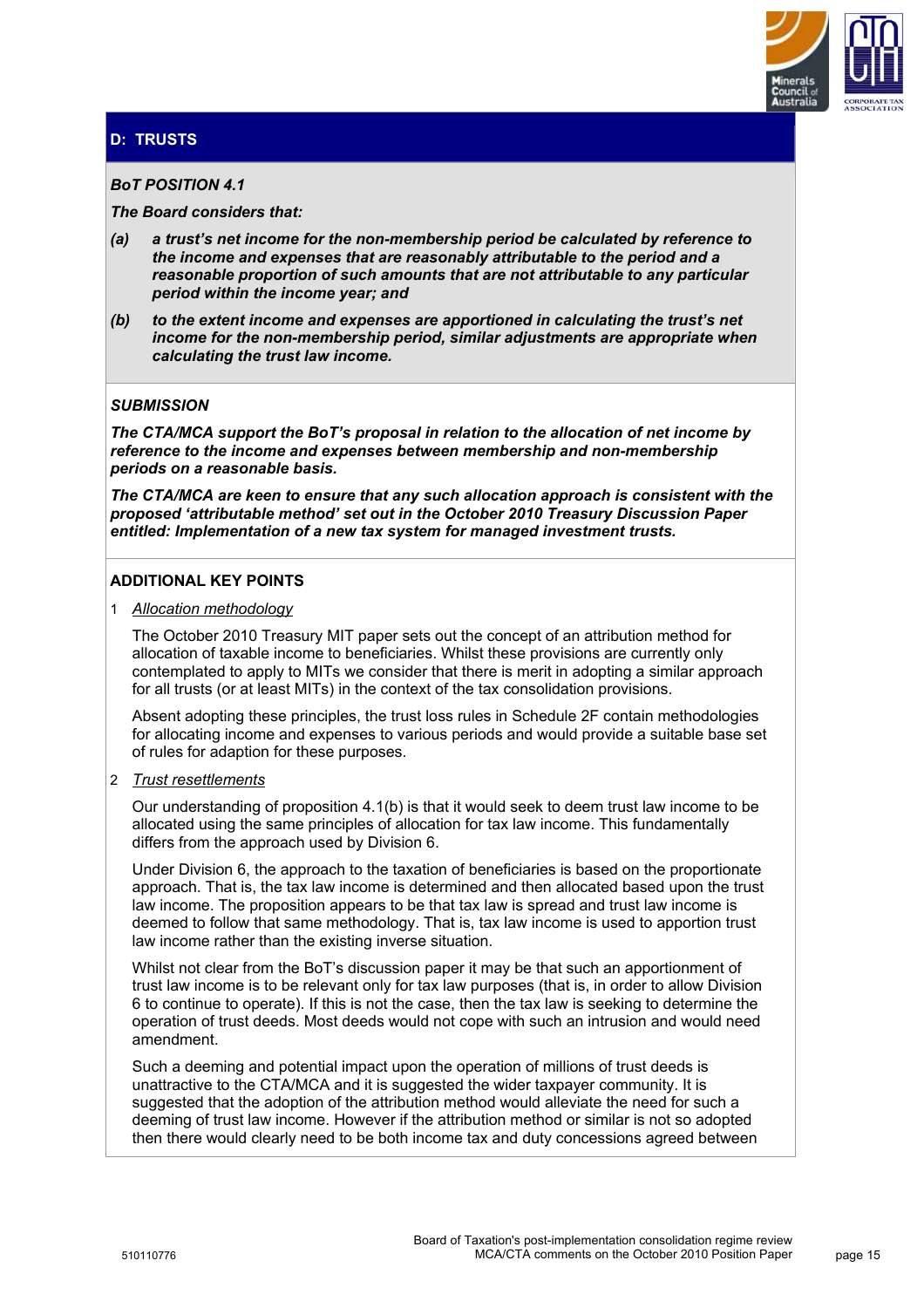

# **D: TRUSTS**

the Federal and State/Territory governments to ensure that the required amendments to trust deeds are not taken to be resettlements. It is noted that based on the current ATO Statement of Principles there is a strong likelihood that the required amendments would, in the ATO's opinion, constitute a resettlement.

## *BoT POSITION 4.2*

*The Board considers that a beneficiary's and the trustee's share of the trust's net income should be determined by taking into account events that happen after a trust joins or leaves a consolidated group.* 

#### *SUBMISSION*

*The CTA/MCA support the BoT's proposal that tax law income should be reflective of a beneficiary's entitlement to trust law income.* 

*The CTA/MCA does not support a position where events, outside of the control and enjoyment of beneficiaries have the potential to impact upon their taxable income. In this regard, we consider that the only events in a non-membership period that is relevant are relevant are those that impact entitlements to trust law income.* 

## **ADDITIONAL KEY POINTS**

In practice where there is a change in ownership or interests in a trust such that a trust enters or exits a tax consolidated group, one of two circumstances will exist.

The first scenario is that no present entitlement will be created in the beneficiaries ceasing to have an interest in the relevant trust. If this is the case, as the 'new'/continuing beneficiaries will be entitled to the relevant trust income, any proceeds on 'disposal' will be reflective of this fact. This will mean that the ceasing beneficiaries will be taxed (on either capital or revenue account for the value of any such income as it will be reflected in the sale proceeds) and the new or continuing beneficiaries will be taxed on the trust income to which they are entitled and may also receive a tax base for any consideration paid.

The second scenario is that present entitlement will be created for the ceasing beneficiaries. If this is the case then any disposal proceeds will be reduced to reflect this entitlement and beneficiaries will be taxed based upon their enjoyment of the trust law income.

On this basis, we consider that the allocation rules in proposal 4.1 should be sufficient to achieve the desired outcomes and that any allocation of the determined tax law income should be based either on an attribution method or by reference to present entitlement to trust law income, regardless of whether that entitlement is created before or after a joining or leaving time.

#### *BoT POSITION 4.3*

*The Board considers that the group's tax liability in relation to the net income of a trust's non-membership period be included in the allocable cost amount calculation.* 

## *SUBMISSION*

*The CTA/MCA support the BoT's proposal as it is consistent with the fundamental principles of the allocable cost amount calculation. That is, the joining group will assume a liability in respect of the acquisition of the interests in the trust and so should be reflected in the allocable cost.*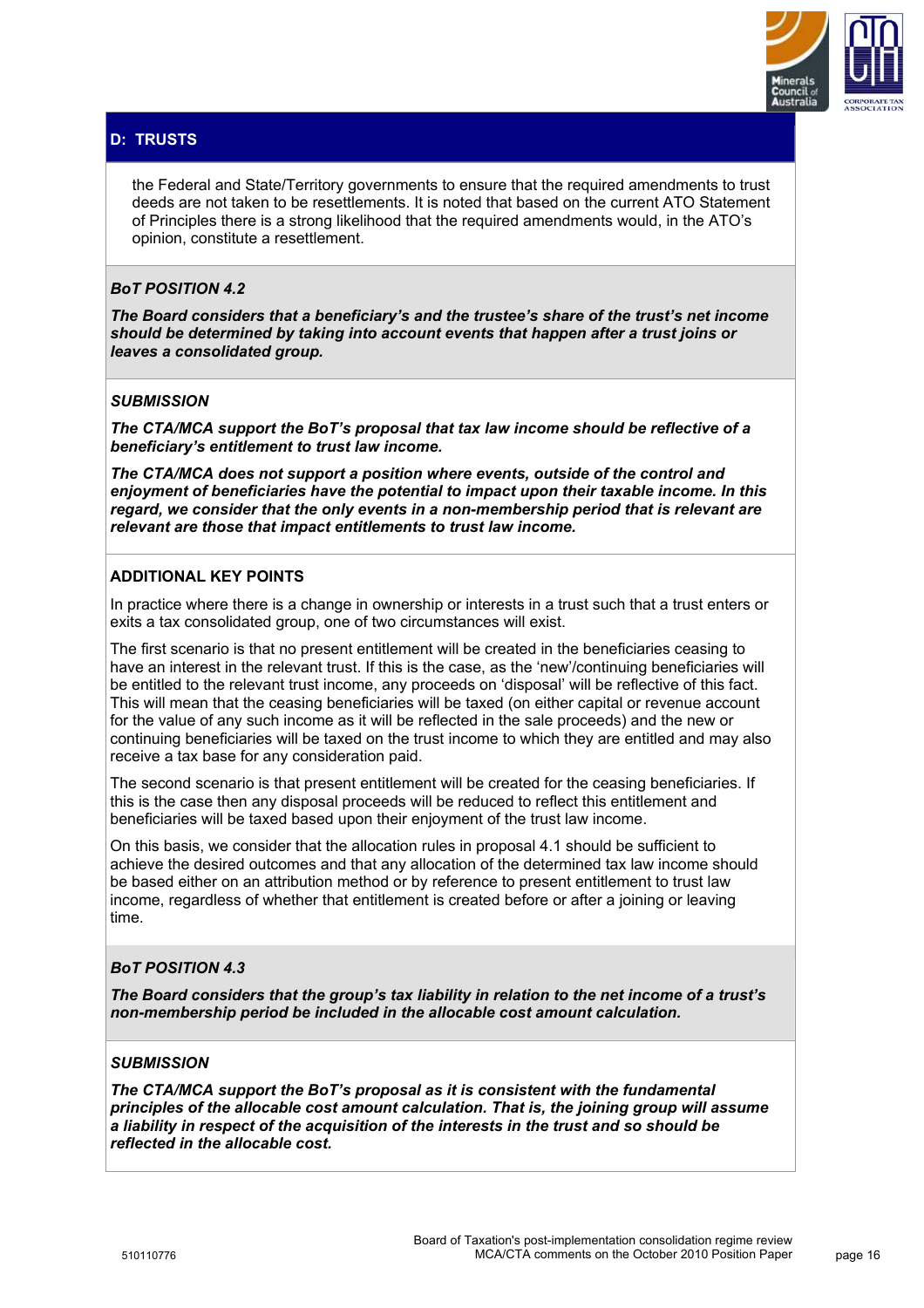

# **D: TRUSTS**

# **ADDITIONAL KEY POINTS**

The definition of liability in this context should be the relevant share of net income multiplied by the relevant corporate tax rate. It would not be appropriate or consistent with the treatment applied to companies to reduce this liability by virtue of any tax attributes (eg: losses of the acquiring group) that may apply to reduce this liability following the joining time.

# *BoT POSITION 4.4*

*The Board considers that a trustee, in its capacity of trustee for a trust that is a member of a consolidated group, be treated as a member of the same consolidated group as the trust.* 

### *SUBMISSION*

*The CTA/MCA support the BoT's proposal.* 

## **ADDITIONAL KEY POINTS**

The mechanism of deeming will be important as the tax law is currently inconsistent in the treatment of trusts and trustees in their various capacities. This is particularly relevant as the proposal, as we understand it, is that the same entity (i.e. the trustee) may be a member of two or more tax consolidated groups in different capacities.

In the context of an entity in a capacity as trustee being a member of a tax consolidated group, it will also be important where there are multiple tiers of trusts which join a tax consolidated group to ensure the correct allocation of any allocable cost amount to assets which are held on behalf of the relevant unitholders.

#### *BoT POSITION 4.5*

*The Board considers that all beneficiaries, including debt beneficiaries, unit holders or objects of a trust, should be subsidiary members of the consolidated group.* 

## *SUBMISSION*

*The CTA/MCA does not support the BoT's proposal as it is inconsistent with the treatment applied to companies and may also be contrary to the outcomes of the MIT review.* 

#### **ADDITIONAL KEY POINTS**

Where a trust interest is a debt interest. Division 6 will continue to apply and so there is an existing inefficiency in the operation of the provisions. This may be altered as part of the MIT review and the broader review of trusts.

However to require debt beneficiaries to be subsidiary members in order for the trust to be a member is inconsistent with the treatment afforded to companies. That is, in the company context a shareholder whose only shares are debt interests will not be a member and will therefore not be required to be a group member for the issuer to be a member of the tax consolidated group.

Such a differentiation gives rise to integrity issues and uncertainty for taxpayers. That is, if they chose a trust vs. a company will this non-inclusion vs. inclusion in the tax consolidated group be considered a Part IVA scheme?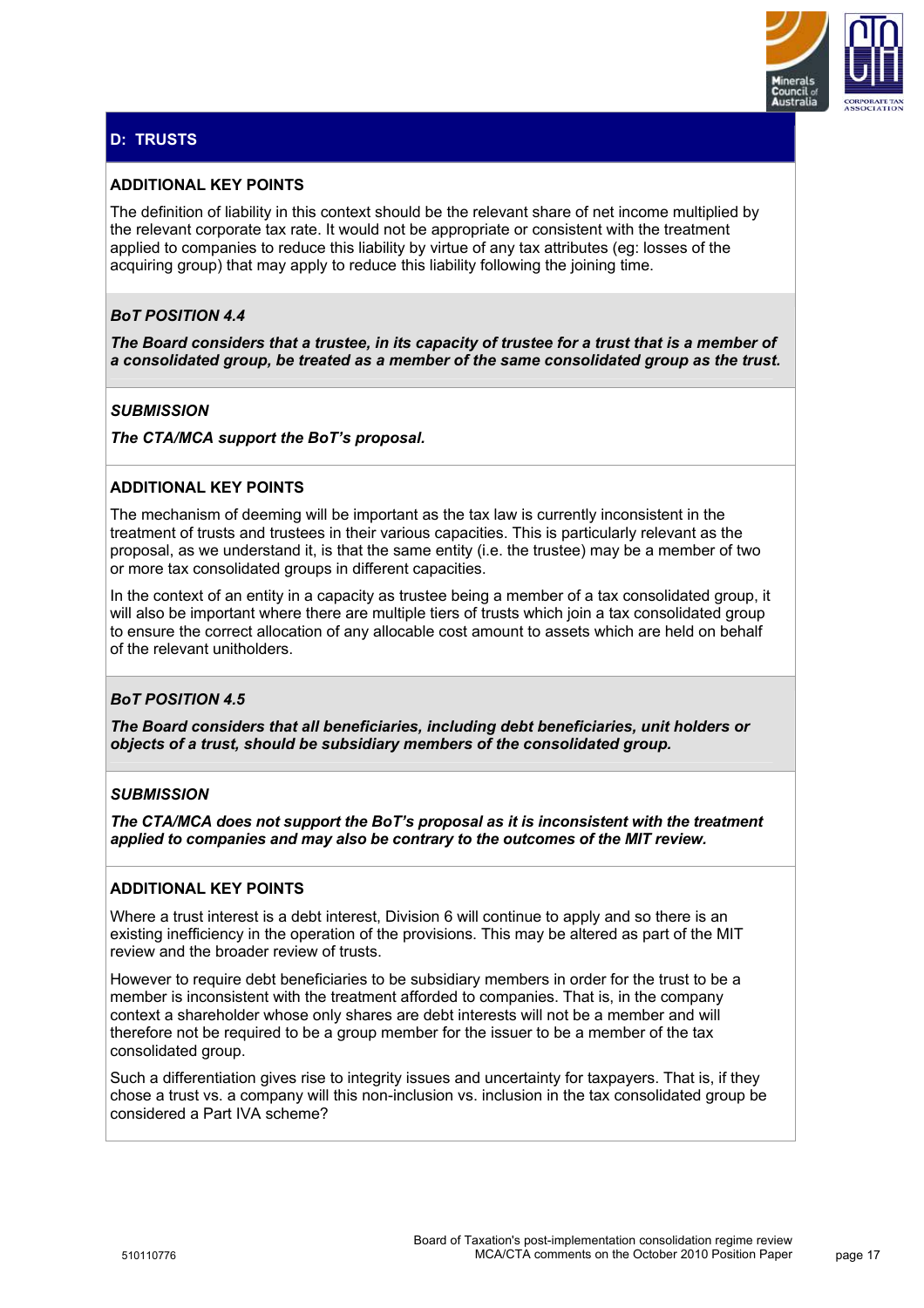

# **E: OUTBOUND INTERNATIONAL ASPECTS**

#### *BoT POSITION 4.6*

*The Board considers that:* 

- *(a) foreign hybrids should be eligible to become members of a consolidated group; and*
- *(b) this should be reviewed if evidence suggests that integrity risks arise as a result of this outcome.*

## *SUBMISSION*

*The CTA/MCA concur with the BoT's view that foreign hybrids should be eligible to become members of a consolidated group.* 

# **F: INBOUND INTERNATIONAL ASPECTS (INCLUDING MECs)**

#### *BoT POSITION 4.7*

*The Board considers that all the assets of a MEC group or consolidated group (rather than the assets of the leaving entity) should be taken into account for the purpose of applying the principal asset test in Division 855.* 

# *SUBMISSION*

*This proposal would dramatically alter Division 855 calculations and outcomes in respect of non-residents directly or indirectly owning shares in an Australian company which is an eligible tier-1 (ET-1) member of a MEC group. Therefore, such non-residents could be substantially disadvantaged (or advantaged) depending on what MEC elections have been made in the past, and obviously these MEC elections would have been made without any thought or knowledge of this proposed new significant impact. Inequities could therefore arise from what would amount to a retrospective impact on earlier MEC elections* 

*Therefore the CTA/MCA submit that, as a transitional measure, MEC groups be given the opportunity to elect to excise nominated ET-1s from their groups (with these ET-1s then given the option of forming separate consolidated groups or MEC groups). If it would be of assistance, the CTA/MCA would be able to further consult with the BoT secretariat regarding the details of such a transitional measure.* 

*The CTA/MCA note that this proposal would also raise interaction issues with a number of Australian double tax agreements where the 'alienation of property' article would be inconsistent with a MEC based calculation. Therefore, this is a proposal that the CTA/MCA believe should only be implemented after the review proposed by the BoT at Position 4.12 has been completed.*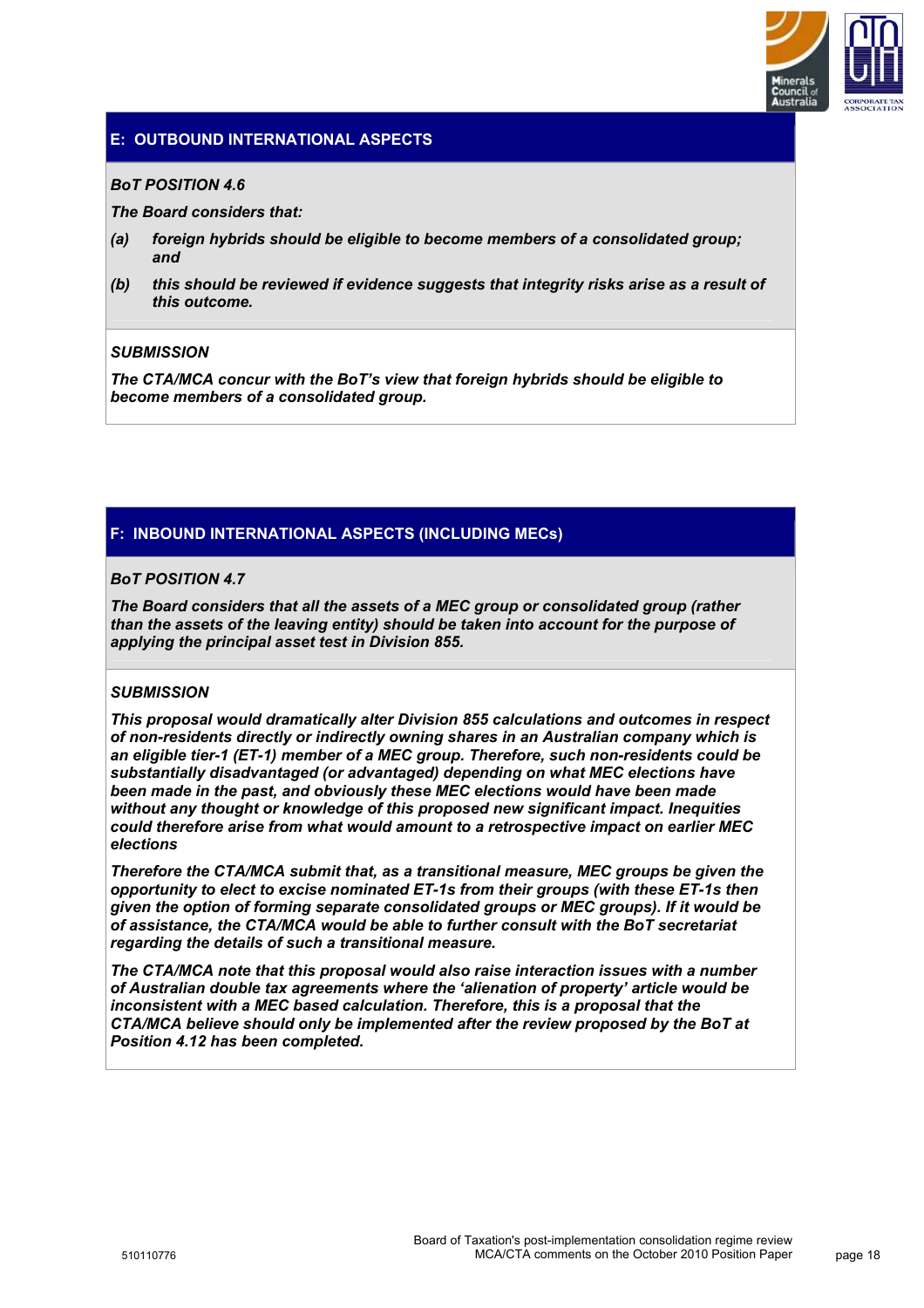

## *BoT POSITION 4.8*

*The Board considers that, where Division 855 applies to an asset, the consolidation tax cost setting rules should not apply unless there is a change in the underlying beneficial ownership of assets.* 

## *SUBMISSION*

*Obviously the BoT's concern is that a non-resident can transfer an Australian non-TAP subsidiary to another of their foreign-owned Australian subsidiaries and step up to market value the tax value of underlying assets of the transferred subsidiary, even though no Australian tax would be paid on the share transfer. The following points are noted in this regard.* 

*Firstly, the non-resident vendor of the transferred entity may have acquired the transferred entity for a significant amount, and therefore if using this original cost as the ACA step 1 amount would result in the tax value of asset being stepped up above their existing tax values, then this stepped up reset tax cost base amount should instead apply.* 

*Secondly, what is not acknowledged in this BoT proposal is that the tax-free status of the group's shareholding in the non-TARP transferred entity is being terminated by this transfer. Given that this tax-free status is likely to be an extremely valuable tax characteristic, it would be inappropriate and inequitable if some ongoing recognition was not obtained in regard to the termination of this attribute. To balance these equity concerns underlying Position 4.7, the CTA/MCA propose that some limited recognition continue to be provided in relation to the market value of shares in the transferred Australian subsidiary as at the transfer date, as follows.* 

- *(i) If assets of the transferred subsidiary are subsequently directly disposed of, then, as per BoT Position 4.8, gains and losses should be calculated by reference to their pre-existing tax value (or their limited stepped up amount as per the previous proposal above).*
- *(ii) However, if an entity holding such assets is subsequently disposed of by the group, then the Division 711 exit cost base of shares in that subsidiary should be calculated by reference to what otherwise would have been the tax value of the relevant assets.*

*A similar 'outside basis' consolidation approach currently applies to certain formerly privatised assets and therefore it should be relatively straightforward to implement (refer section 705-47 and section 711-25).* 

#### *BoT POSITION 4.9*

*The Board considers that CGT event J1 should not apply when subsidiary members leave a MEC group with assets that were rolled over prior to the entity joining the group.* 

### *SUBMISSION*

*The CTA/MCA concur with the BoT's view in relation to this issue.*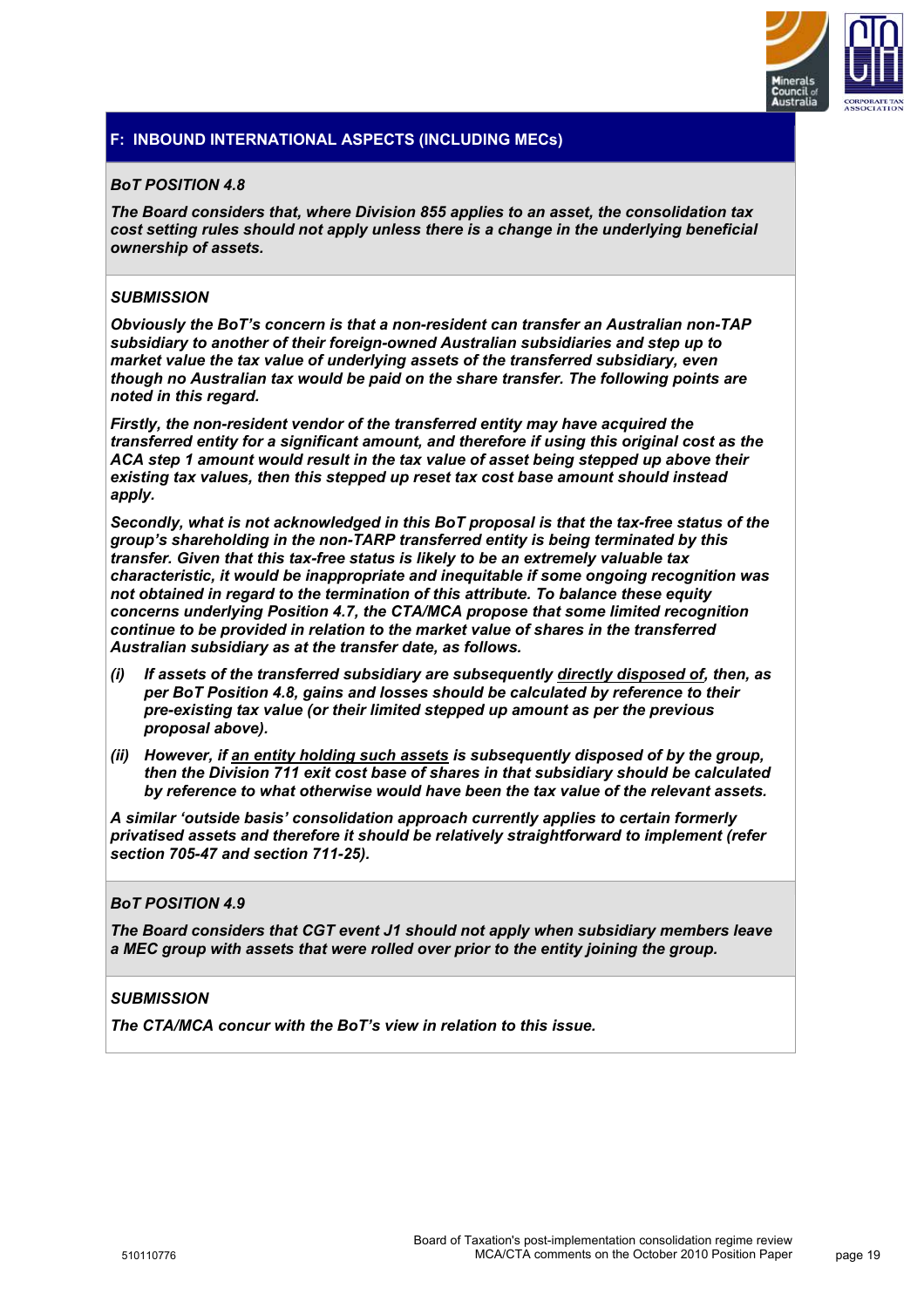

## *BoT POSITION 4.10*

*The Board agrees that double taxation may arise when an eligible tier-1 company leaves a consolidated group with assets that were rolled over prior to the entity joining a consolidated group because of the pooling rules.* 

## *SUBMISSION*

*The CTA/MCA have given some consideration to the BoT's question as to how to ensure that deferred capital gains and losses are not taxed twice when an ET-1 leaves the consolidated group with assets that were previously rolled over and hence are subject to CGT event J1.* 

*The CTA/MCA believe that the most appropriate and direct way of addressing this issue would be to:* 

- *(i) Step 1 allow CGT event J1 to continue to apply in relation to the rolled over asset held by the existing ET-1;*
- *(ii) Step 2 reduce the taxable gain otherwise realised by the non-resident vendor of the shares in the exiting ET-1 by the amount of the CGT event J1 gain, but not below zero (ie this adjustment should not result in a capital loss for the non-resident vendor); and*
- *(iii) Step 3 reduce the post-divestment Subdivision 719-K MEC cost base pool by the Step 2 amount (but not below zero).*

*This approach would be relatively straightforward to legislate and would not involve any substantial compliance costs/complexity, but it would address concerns of the BoT regarding double taxation while not providing beneficial treatment to MEC groups as compared to consolidated groups and unconsolidated entities.* 

*[Albeit that it would somewhat complicate the adjustment, a further refinement would be to cap the Step 2 relief (and similarly reduce the Step 3 adjustment) so that it could not exceed the CGT gain that was deferred at the time of the original rollover of the underlying asset.]* 

*The CTA/MCA would be able to consult further with the BoT secretariat about this proposal if required.* 

#### *BoT POSITION 4.11*

*The Board considers that:* 

- *(a) CGT event J1 should apply to rolled over membership interests when the nonresident owner disposes of its interests in the head company; and*
- *(b) further work is needed to determine how the cost base of these membership interests in the subsidiary member should be calculated.*

#### *SUBMISSION*

*The objective of CGT event J1 is to in effect tax a gain on a rolled over asset that was deferred at the time of its earlier rollover, and then to reset the tax value of the rolled over asset to market value.* 

*In the context of a rolled over membership interest in a resident company that has then joined the consolidated group of the acquiring entity, additional technical and policy issues obviously arise because:*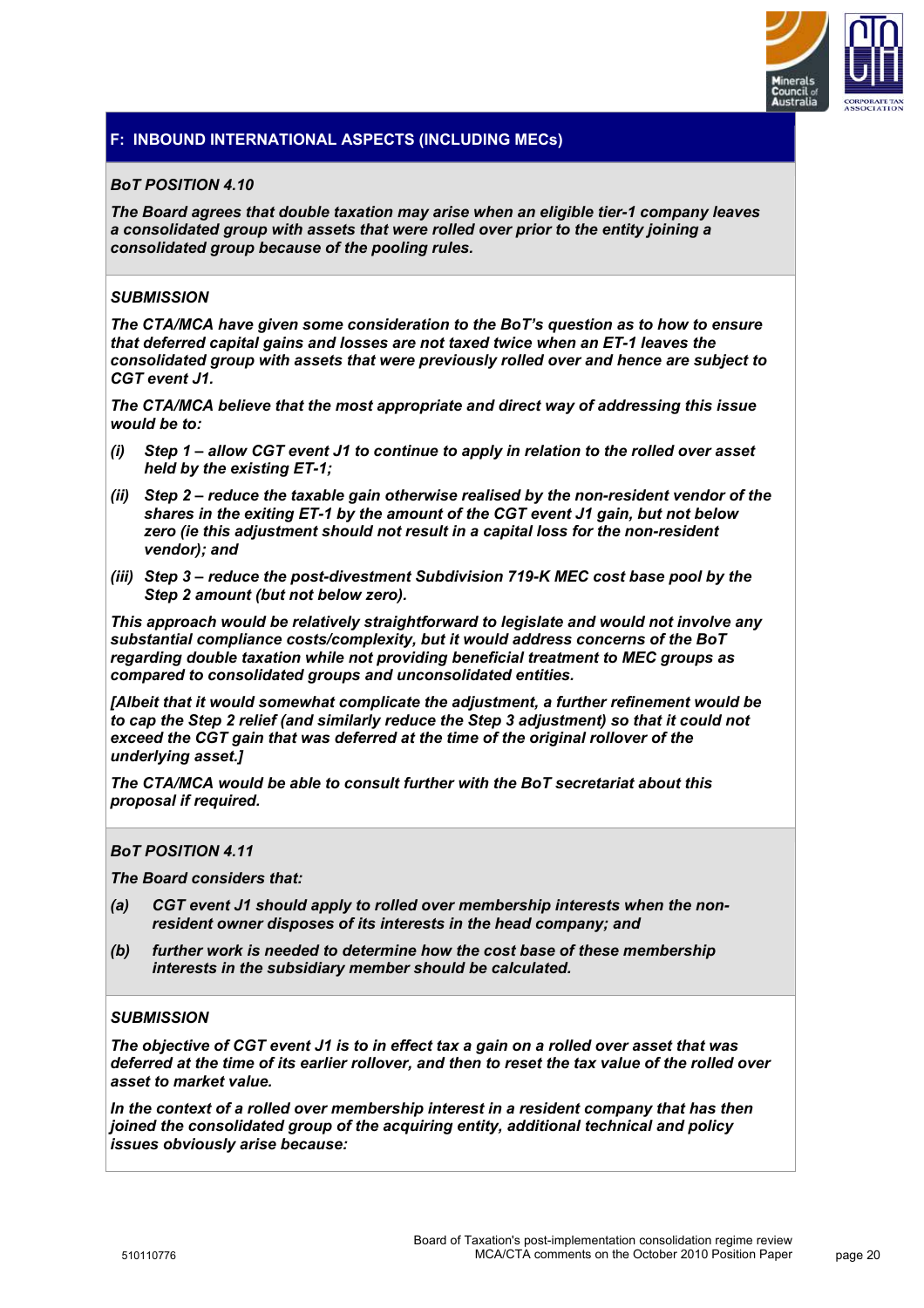

- *(i) the rolled over membership interest is then disregarded under the SER (so from the head company's perspective, there is no remaining asset to which CGT event J1 can be applied);*
- *(ii) under Division 705 the rolled over cost base has been used in resetting the cost base of underlying assets of the entity whose shares were the subject of the rollover (the joining entity); and*
- *(iii) due to this rollover, the reset cost base of the assets of the joining entity are lower than they otherwise would have been.*

*When CGT event J1 would otherwise be triggered in these circumstances it would be inappropriate to seek to tax the deemed disposal and reacquisition of the head company's shareholding in the joining entity, for the following reasons:* 

- *(i) at that time these shares do not have a cost base, and it would impose a significant compliance cost to seek to deem a Division 711 exit for the purposes of calculating this cost base;*
- *(ii) additional compliance complexity would arise in then using the market value cost base of these shares for the purposes of Division 705 to reset the tax value of underlying assets of the relevant entity; and*
- *(iii) prior to the triggering of CGT event J1, many of the underlying assets of the joining entity may already have been disposed of so that, in effect, the gain deferred by way of the rollover may have already been partially clawed back by way of an additional taxable gain triggered on such assets (or may have resulted in lower tax depreciation deductions than would otherwise have been the case in respect of depreciating assets).*

*Therefore, the CTA/MCA submit that the only realistic way of dealing with this issue is to instead trigger a CGT event J1 deemed market value disposal and reacquisition in respect of certain key assets that were held by the joining entity at the joining time and continue to be owned by the consolidated group.* 

*Such an approach would satisfy CGT event J1 policy objectives, but would avoid the complexities and anomalies associated with a deemed 'leaving' and then a deemed 'joining' by the previously rolled over entity.* 

*Further, it is submitted that, pragmatically, a deemed disposal/reacquisition of underlying assets should not apply in respect of:* 

- *(i) trading stock, because it is assumed that normally these assets are turned over regularly, such that any deferred gain would likely have already been subject to tax (for similar reasons, there are arguments that CGT event J1 treatment should also not apply to other assets held on revenue account); and*
- *(ii) depreciating assets of the joining entity because the suppressed tax value would already have resulted in reduced depreciation deductions and any deemed disposal and reacquisition would trigger a balancing adjustment – but also a subsequent increase in depreciation deductions.5*

*It is accepted that this CGT event J1/intra-group membership interest issue raises a number of difficult and complex issues, and therefore it is accepted that the CTA's/MCA's proposed approach may require further analysis and refinement.* 

*Finally, and importantly, the CTA/MCA are concerned that without specific direction from* 

 $\overline{a}$ 

<sup>&</sup>lt;sup>5</sup> In addition, it is noted that if such underlying depreciating assets had themselves been directly rolled over, under section 40-340 no CGT event J1 gain or associated balancing adjustment would have been triggered.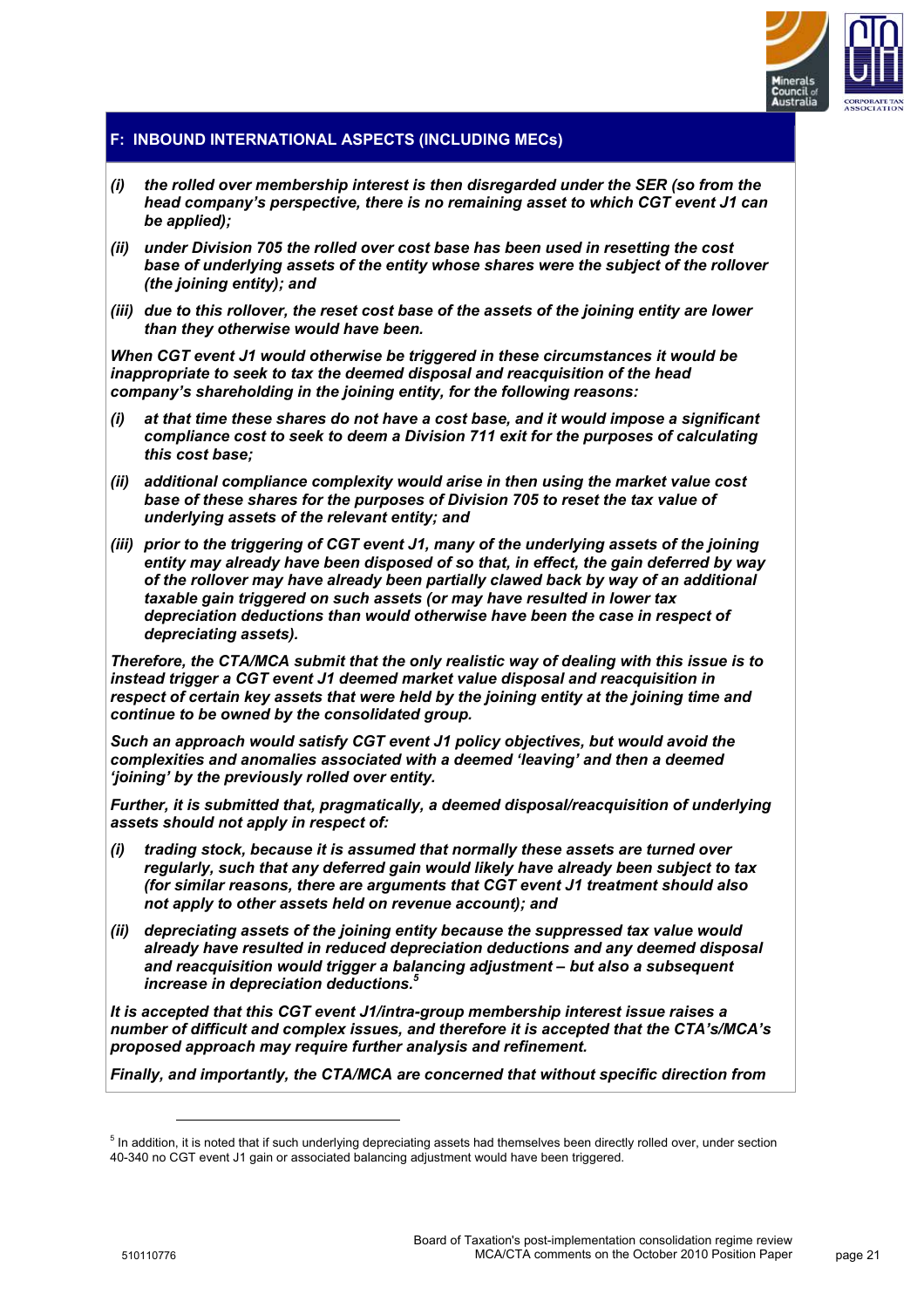

*the BoT this measure could have inequitable retrospective application. This would be the case if it were to apply in respect of intra-group shareholdings that were acquired by way of a roll-over prior to this issue being flagged as a concern by the Government or the BoT (albeit that the relevant CGT event J1 event may not occur until some time in the future). Therefore, it is requested that the BoT recommend that this measure only apply to CGT event J1 events occurring after the date of a specific Government announcement, but also that such a measure should only apply where the earlier roll-over event involving the intra-group shareholding occurred after the BoT first raised this issue in its initial Discussion Paper issued on 9 December 2009 (at paragraph 4.69).* 

# *BoT QUESTION 4.12*

*Do stakeholders consider that issues which currently arise because of CGT event J1 could be resolved if:* 

- *a time limit applied to the provision;*
- *minority interest divestments were exempted from the provision; and*
- *the sub-group break-up exemption applied where less than 100 per cent of the interests in the sub-group is disposed of to non-group entities?*

#### *SUBMISSION*

*As raised previously with the BoT, the CTA/MCA definitely believe that most of the other CGT event J1 equity and compliance concerns faced by taxpayers (now predominantly non-resident taxpayers) would be addressed if the 'time limit', 'minority interest divestment exemption', and the 'sub-group break-up exemption' proposals identified by the BoT were adopted, and that to do so would be straightforward from a legislative drafting/implementation perspective. In addition, a further CGT event J1 issue of concern is noted below, which could similarly be readily addressed.* 

#### **ADDITIONAL KEY POINTS**

As a result of the commencement of Division 855, in implementing upstream corporate reorganisations many foreign corporate groups now have to seek Australian CGT roll-over relief under Subdivision 126-B.

As a result of choosing a roll-over, a CGT gain or loss to the transferee subsidiary can subsequently be triggered under CGT event J1 if at any time while it continues to hold the rolledover asset it ceases to be a wholly-owned subsidiary of the "ultimate holding company" of the foreign group.

As previously identified in a July 2006 joint submission by the CTA, MCA and Australian Petroleum Producers and Exploration Association (**APPEA**), there are a number of longstanding significant problems associated with the scope and application of CGT event J1 and these problems are amplified where intra-group transactions have to be implemented under the protection of a CGT roll-over because of the introduction of Division 855. For example, a full-CGT gain could be triggered, based on the then market value of the rolled-over asset, if subsequently even just one share in the roll-over transferee entity (or any entity interposed between the ultimate holding company and this transferee entity) is acquired by a non-group member. Further, in such circumstances the section 104-180 sub-group break-up exemption will not provide any protection.

In relation to each of the aspects noted in BoT Question 4.2, the following points are reiterated from the earlier CTA/MCA/APPEA submission.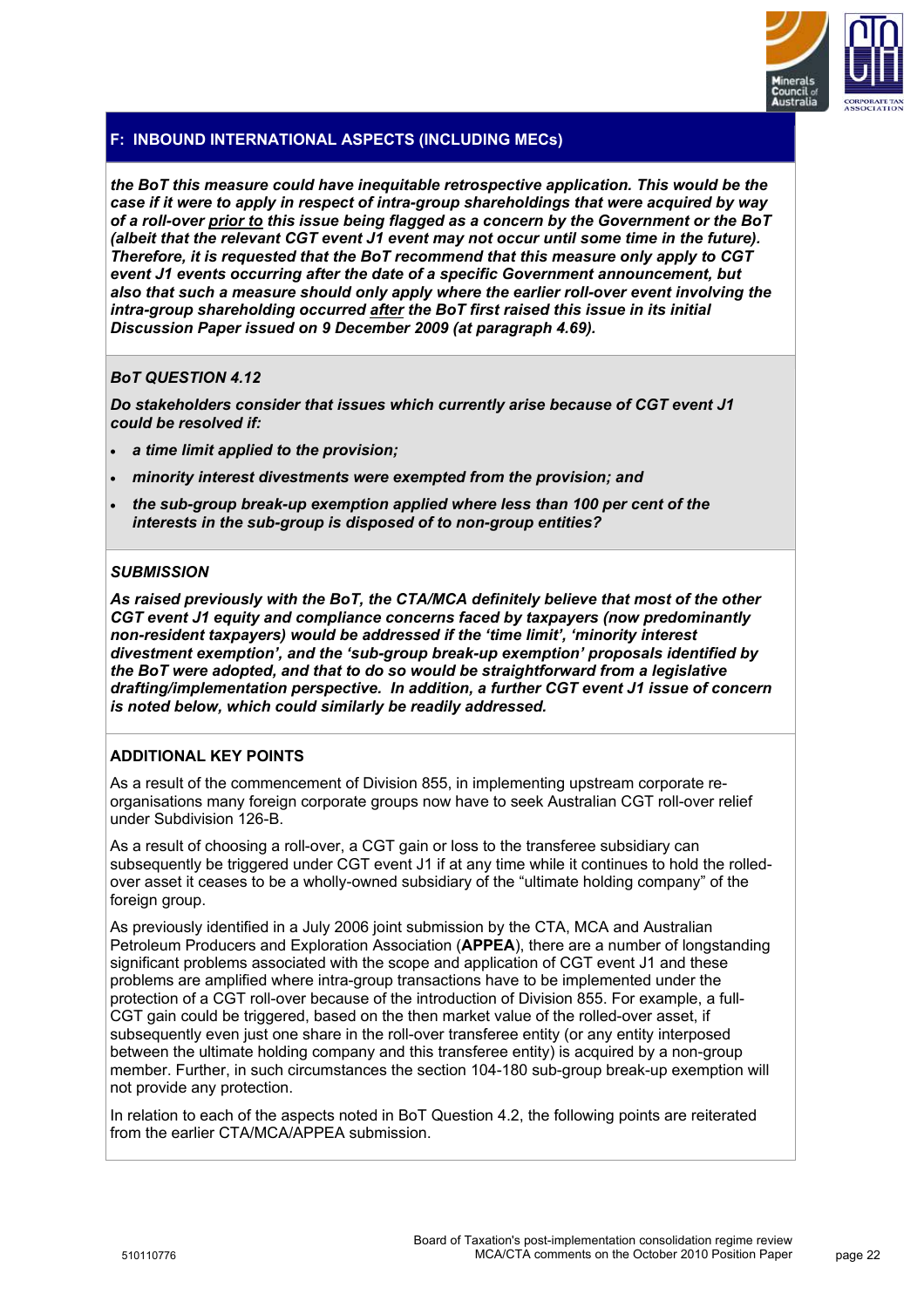

## 1 *Introduction of a time limitation*

CGT event J1 could be modified to introduce a time limitation to its application, such that it could only apply if the relevant "break-up time" occurred within, say, three years of the relevant roll-over event. An equivalent provision to CGT event J1 in the UK only applies for six years after the relevant event . In the context of stamp duty exemptions for intra-group transactions, claw back provisions only operate for example, for three years in Queensland and in Victoria.

It is submitted that a time limitation of this nature would strike an appropriate balance between the "integrity" concerns of Government and ongoing compliance costs of taxpayers (eg continuing to have to monitor potential share related transactions to ensure that a CGT event J1 exposure is not inadvertently triggered).

Even with a three year limitation being introduced, the following two points would also need to be addressed in relation to anomalous outcomes that could otherwise occur within that three year period.

## 2 *Exempt minority interest divestments*

As noted above, CGT event J1 can be triggered where only one share in the transferee entity (or an entity interposed between the ultimate holding company and the transferee) is acquired by a non-group entity. At a minimum, as is the case under the relevant stamp duty provisions, a more appropriate minimum threshold would be the acquisition by a non-group entity of at least a 10% interest in a relevant company.

#### 3 *Address sub-group exemption anomalies*

To qualify for the Subdivision 104-180 sub-group break-up exemption from CGT event J1, it is necessary that a 100% interest in the relevant sub group is disposed of to a non group entity. This is anomalous and therefore the sub-group exemption should be amended to also apply where a lesser interest in the sub group is disposed of to non-group entities.

Until this deficiency is corrected, non-tax motivated legitimate upstream divestments could be adversely impacted and, as such, commercial decisions regarding the divestment of a subgroup could be inappropriately distorted.

In addition, it is becoming increasingly apparent that an additional CGT event J1 anomaly can apply in the context of foreign takeovers of foreign groups in which there have previously been CGT roll-overs. This is illustrated in the following simple example where, as a result of the posttakeover restructure of the group's ownership of Sub 2, CGT event J1 can arise in respect of the underlying assets that had been rolled over prior to the takeover. This is the case even though Sub 2 has remained a wholly-owned subsidiary of the acquirer's group. There appears to be no policy rationale for why CGT event J1 should apply in such circumstances.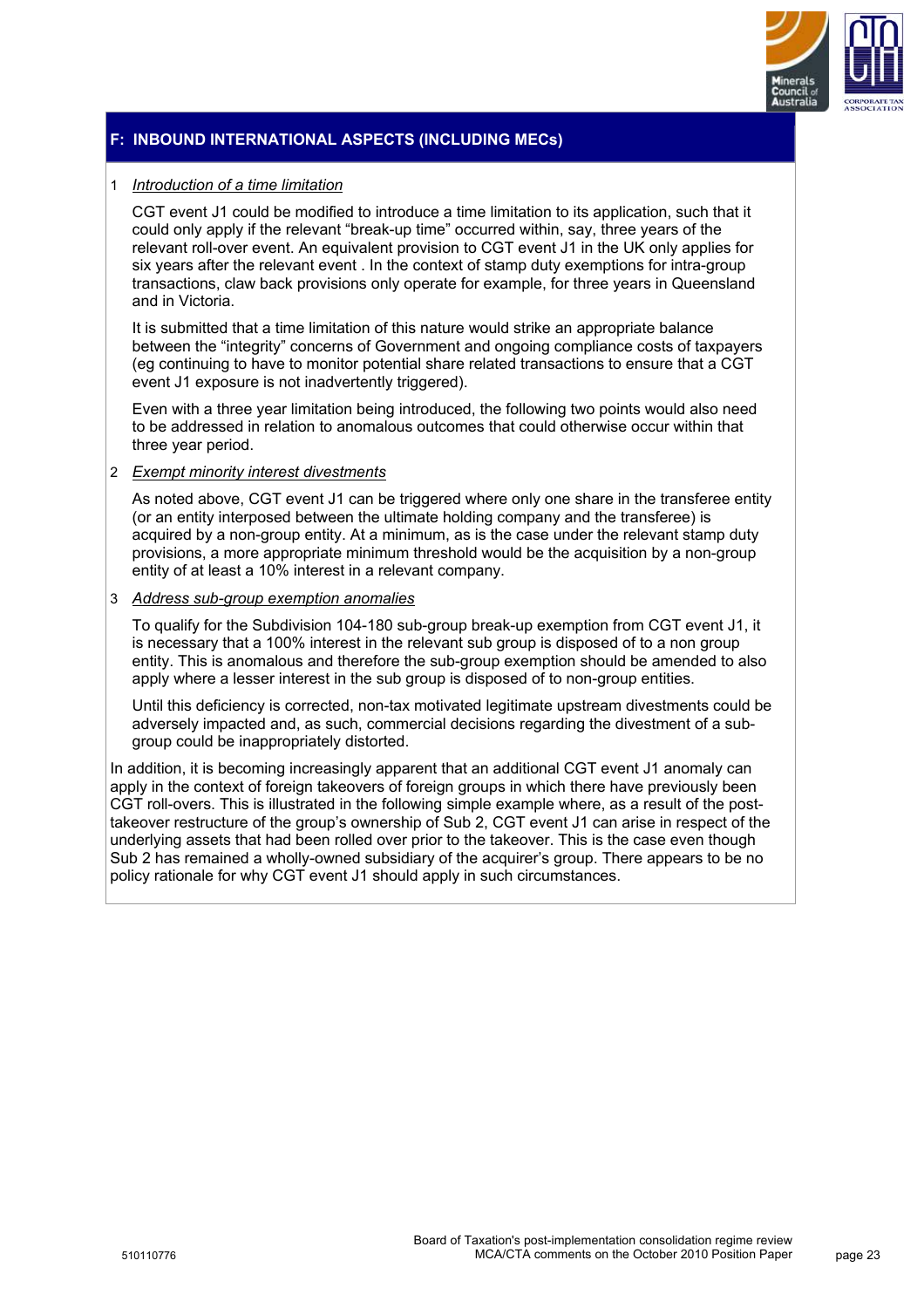



*The CTA/MCA concur with this proposed recommendation and would like to form part of the consultation in relation to this review.*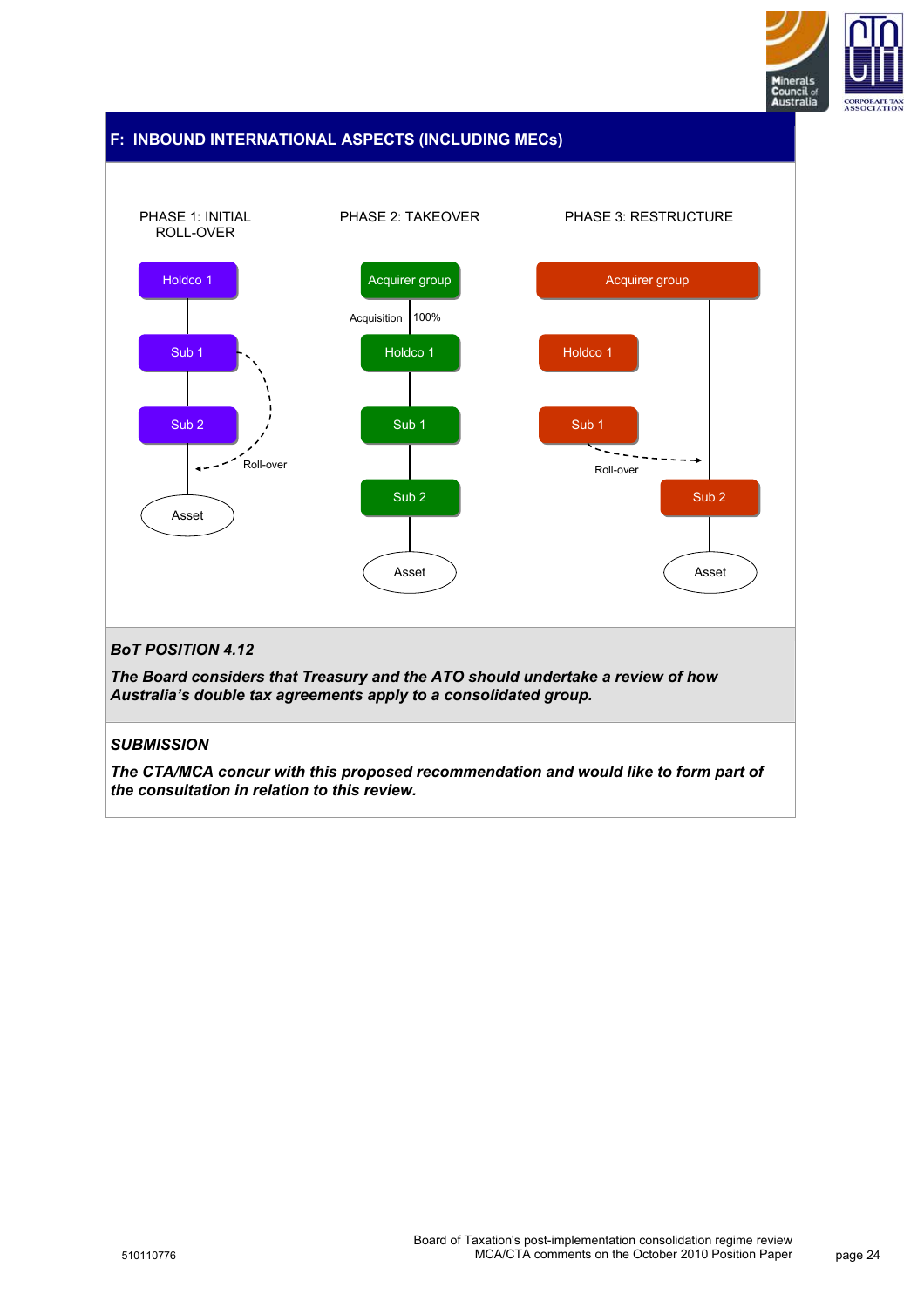

# **G: DTAs AND DTLs**

## *BoT QUESTION 4.14*

*The Board seeks stakeholder's comments on:* 

- *(a) Whether the inclusion of deferred tax assets and deferred tax liabilities in the tax cost setting process results in unnecessary complexity?*
- *(b) How can the tax treatment of deferred tax assets and deferred tax liabilities be simplified?*
- *(c) Should deferred tax assets and deferred tax liabilities be removed from the tax cost setting process?*
- *(d) If not, in what circumstances should deferred tax assets and liabilities be recognised in the tax cost setting process?*

## *SUBMISSION*

*The CTA/MCA support the BoT's proposal to give further consideration to the appropriateness of the current interaction with the consolidation regime of deferred tax liabilities (DTLs) and deferred tax assets (DTAs). The CTA/MCA concerns in relation to these issues were outlined in their submission to the BoT dated 12 March 2009 (at 4.9(a)).* 

*Given the complexity of these issues, and the fact that several associated lengthy discussion papers have previously been prepared by both the ATO and various external bodies, the CTA/MCA believe that the most productive way of responding to the issues raised by the BoT would be to hold a special focus consultation session later this year or early next year to deal exclusively with these issues. Representatives of the CTA/MCA (including a limited number of interested members) would be more than willing to participate in this consultation meeting, with a view to mutually agreeing the most appropriate way forward in dealing with these important but difficult matters.* 

#### **ADDITIONAL KEY POINTS**

As background in relation to a specific consultation meeting on DTL/DTA matters, the CTA/MCA summarise below their current thoughts in relation to these issues.

- (i) The fact that DTLs currently reduce the exit ACA of a leaving entity inappropriately and inequitably increases the taxable gain to the vendor group as compared to undertaking a direct asset divestment, and this outcome has no policy rationale. Therefore, it is clear that DTLs should be excluded from exit ACA calculations.
- (ii) Where DTLs on entry directly reflect an additional tax liability that the acquirer group will be subjected to as compared to undertaking an asset acquisition, there is policy merit in continuing to include DTLs in entry ACA calculations.
- (iii) The current iterative ACA calculations can be complex, and consideration should be given to legislative shortcuts.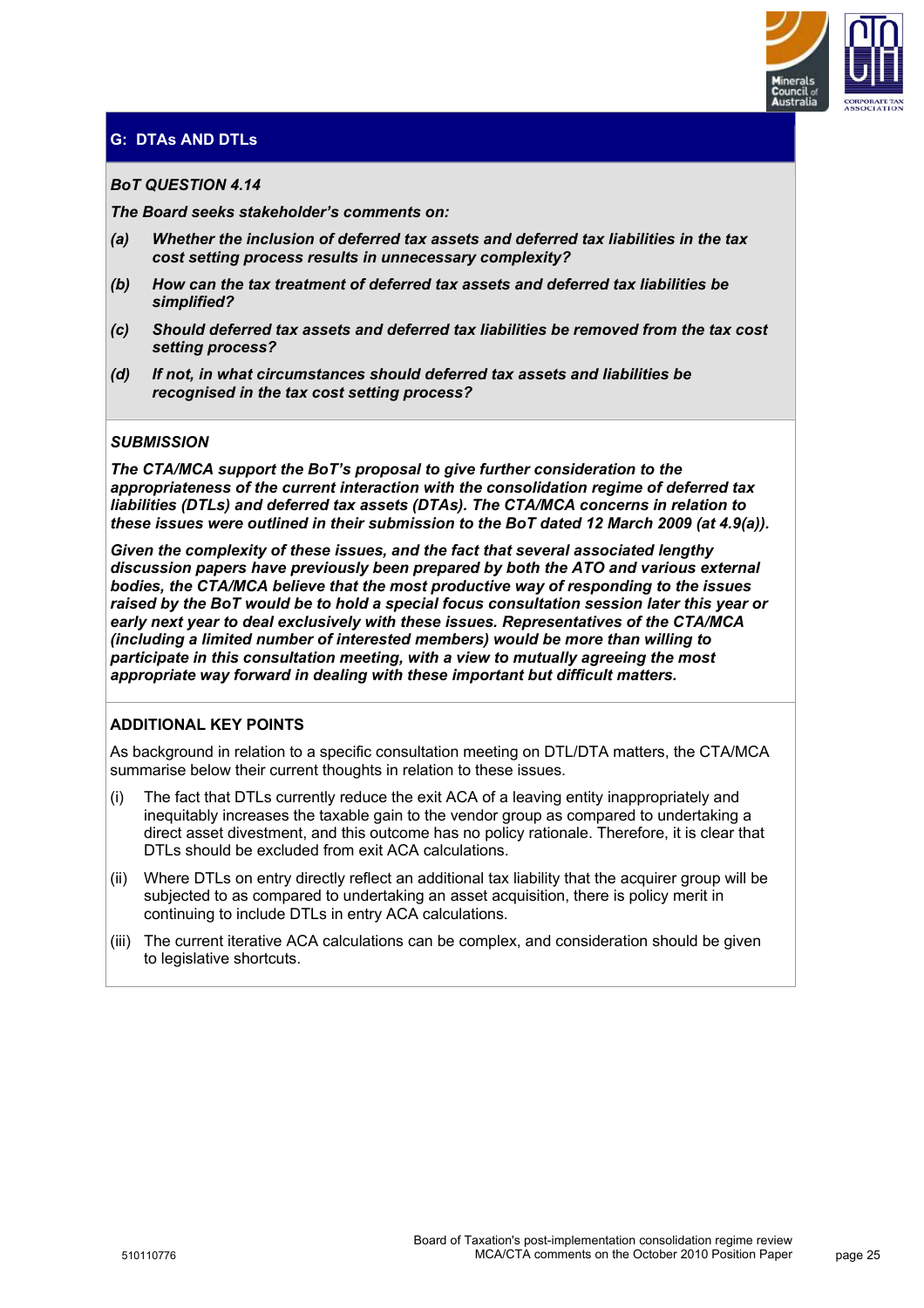

# **H: FORMATION CONCESSIONS**

#### *BoT POSITION 5.1*

*The Board considers that on-going formation concessions should be available for whollyowned corporate groups with an aggregated turnover of less than \$100 million and assets of less than \$300 million in an income year.* 

*The formation concessions should be available to an eligible wholly-owned corporate group that forms a consolidated group by the end of the income year following the income year that it exceeds the threshold test. The concessions should not apply to foreign owned corporate groups that elect to form MEC groups.* 

*If a group elects to apply the concessions, the election should apply to all subsidiary members of the group. If an election is made:* 

- *the existing tax costs of assets for all subsidiary members should be retained; and*
- *losses held by subsidiary members that are transferred to the consolidated group should be able to be utilised over three years.*

#### *BoT POSITION 5.2*

*The Board considers that, as a transitional rule, the formation concessions proposed in Position 5.1 should be available to all groups which are eligible to form a consolidated group at the date of announcement of the measure for a specified period time. The concessions should not apply to foreign owned corporate groups that elect to form MEC groups.* 

#### *SUBMISSION*

*The CTA/MCA support the implementation of 'formation' concessions for SMEs (on an ongoing basis) and for other groups (for a limited period only). This would clear the way for many groups to join the consolidation regime that may previously have been unable to do so due to prior legislative deficiencies in the regime that have been addressed by relatively recent legislative amendments or by way of legislation that will flow from the BoT's review.* 

*Given that small business issues and concerns are outside the scope and experience of the membership of both the CTA and the MCA, it is not appropriate for this submission to specifically comment on the proposed SME threshold limits, etc. However, in relation to the specific formation concessions proposed by the BoT, as outlined below, the CTA/MCA propose some modifications which would assist in meeting the needs of relevant taxpayers without unduly complicating compliance requirements.* 

*In addition, the CTA/MCA can see no rationale for excluding from the concessions foreign-owned corporate groups that elect to form MEC groups.* 

#### **ADDITIONAL KEY POINTS**

In relation to formation concessions proposed by the BoT, the following specific points are noted.

(i) As currently stated, this 'stick' choice would apply on a one-in-all-in basis (ie it would not be elective on an individual entity basis), and as such this may be disadvantageous if one or more entities had previously been acquired at a premium to the tax value of their underlying assets. This is particularly the case given that the group may only now consider consolidating as a result of such an acquisition. Without unduly complicating the concession, the compulsory 'stick' approach could possibly be relaxed in circumstances